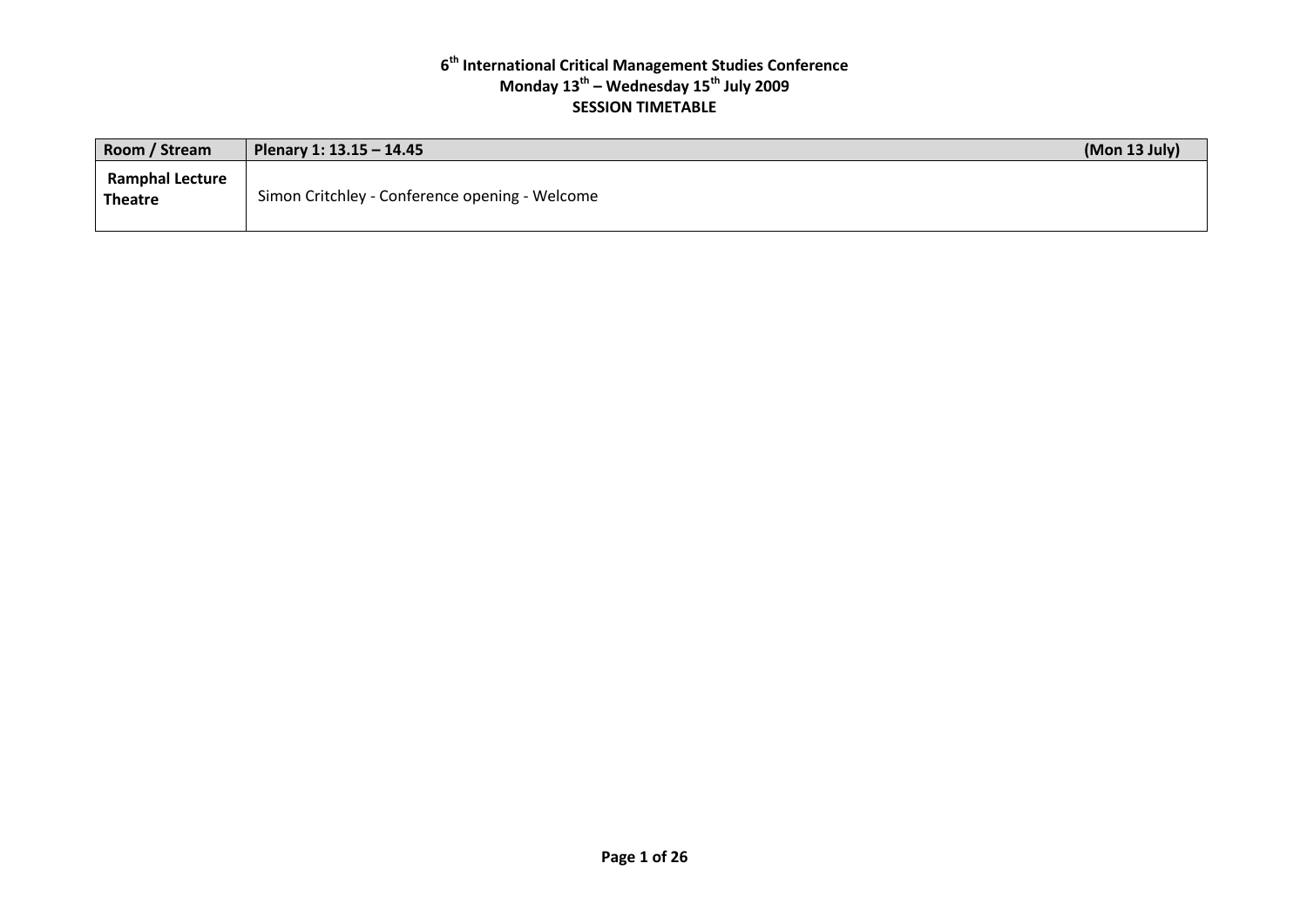| Room / Stream                            | (Mon 13 July)<br>Session 1: 15.00 -16.00                                                                              |
|------------------------------------------|-----------------------------------------------------------------------------------------------------------------------|
| SS 0.11                                  | · Alf Rehn: Vanity, cynicism and moralization in organization studies                                                 |
| Self-Interest and the Self-              | · Frank Worthington: Is Critical Management and Labour Process Research "Just a Load of Bollocks"?                    |
| <b>Interested: Cynicism, Narcissism</b>  | · Lucia Crevani & Anette Hallin: The mirror of self-indulgence: The creation of narcissistic images in qualitative    |
| and Vanity in Organization               | research                                                                                                              |
|                                          |                                                                                                                       |
| R1.04                                    | Dorthe Staunæs: Management on a horseback: or affective economy, horsegirls and noble savages at the executive        |
| <b>Open Stream</b>                       | board                                                                                                                 |
|                                          | · Martin Parker: The Wild West and Frontier Economics                                                                 |
| <b>SSO.03</b>                            | Steve McKenna: Accessing 'broader lives' and the 'broader person': a case study of Doug: independent expatriate: in   |
| <b>Whole Lives</b>                       | the context of adjustment                                                                                             |
|                                          | · Akram Al Arriss: Personal, professional and societal influences shaping career: A study of Lebanese self-initiated  |
|                                          | expatriates' 'whole lives'                                                                                            |
|                                          | · Francesca Bargiela & Hiro Tanaka: Conceptualising 'whole lives' across cultures and across languages: An experiment |
|                                          | in dialectic                                                                                                          |
| <b>SS0.18</b>                            | · Ngaire Bissett: Intelligent Corporeality: Resisting 'White French Boys' CMS Fads & Fashions Predilections           |
| <b>Feminism and Critical Race</b>        | · Neville Adams - (E)Raising Race and CMS – Continually Smacking White Boys' Hands as They Reach for the              |
| <b>Theory</b>                            | Enlightenment's Dimmer Switch                                                                                         |
| <b>SSO.20</b>                            | · Anna Larsson: As CEOs become strategists?                                                                           |
| <b>Critical Perspectives on Strategy</b> | Thomas Diefenbach: Senior managers' strategic decision-making practices: an interest-oriented approach                |
| as Discourse and Practice                | · Chahrazad Abdallah: How strategy is rhetorically used?                                                              |
| R1.13                                    | Virginie Martin & Isabelle Pignatel : Diversity approach: phenomenon of appropriation and resistance                  |
| <b>Exploring the intersection</b>        | Koen van Laer & Maddy Janssens : Diversity & Resistance: Minority professionals' experiences and engagement with      |
| between diversity, control and           | the dominant diversity discourse in Belgium                                                                           |
| resistance in organizations              |                                                                                                                       |
| SS0.17                                   | · Michael Rowlinson: Introduction and Welcome Memory, History, Forgetting, and Organization                           |
| <b>Organizational Memory, History</b>    | · Anna Linda Musacchio Adorisio: Studying collective memory in the workplace: a sociological perspective              |
| and Forgetting                           |                                                                                                                       |
| SS0.09                                   | · Aileen Lawless & Sally Sambrook: Becoming a community of critically reflective practitioners: an autoethnography of |
| The power and emotion of                 | a public sector masters programme                                                                                     |
| Human Resource Development-A             | Sally Sambrook, Clair Roberts & Jim Stewart: The power and emotion of doctoral supervision: an autoethnographic       |
| critical perspective                     | account                                                                                                               |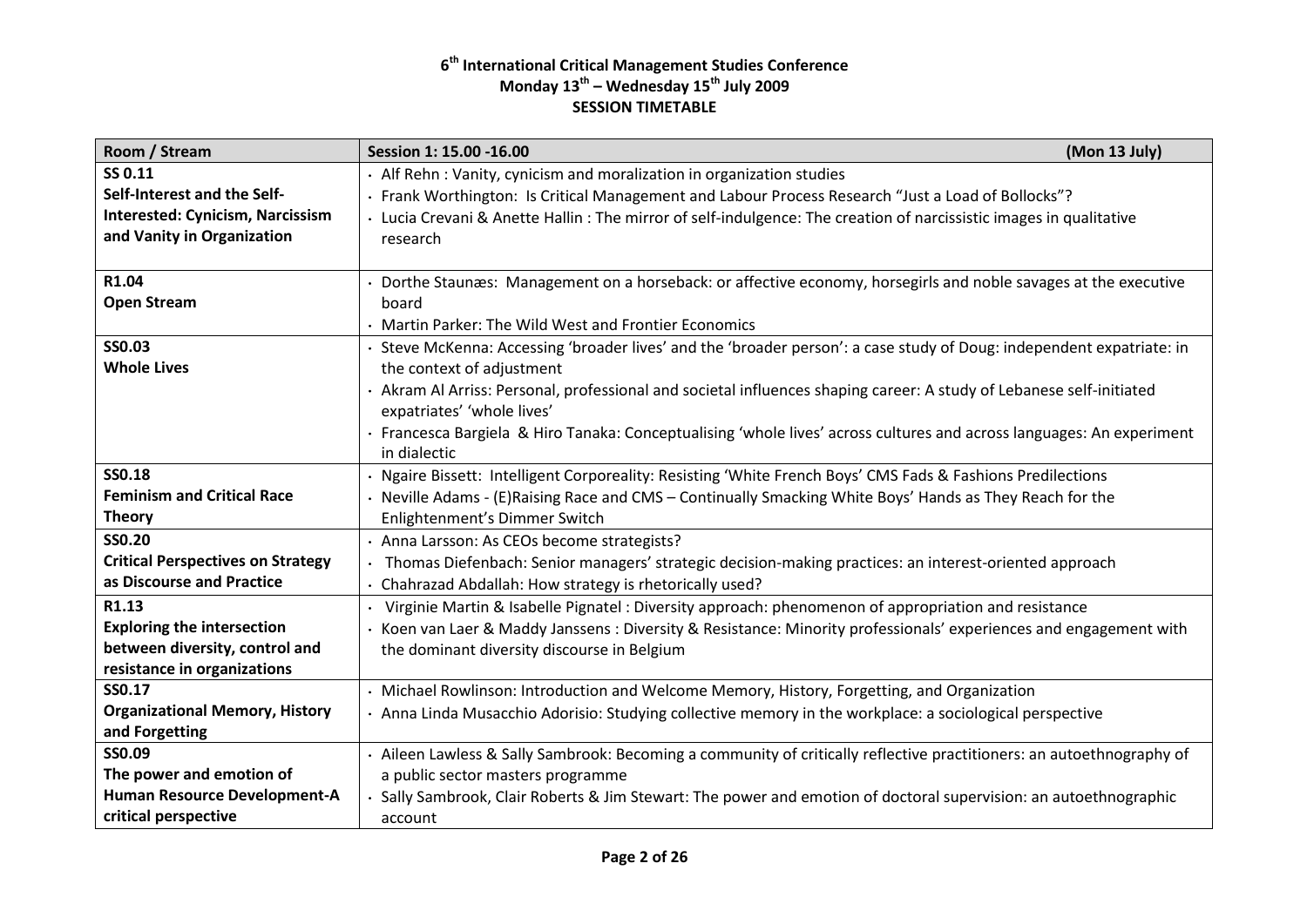| Room / Stream                             | Session 1: 15.00 -16.00<br>(Mon 13 July)                                                                              |
|-------------------------------------------|-----------------------------------------------------------------------------------------------------------------------|
| R3.41                                     | · Emma Bell & Kate Kenny - Spilling Over? Self-Help Career Books for Women Managers                                   |
| Psychoanalysis, Sex, Sexuality            |                                                                                                                       |
| and Gender in Organization                |                                                                                                                       |
| <b>Studies</b>                            |                                                                                                                       |
| SS0.10                                    | Deakin & McLaughlin. Corporate Governance and Gender Inequality: A role for 'reflexive                                |
| <b>Critical perspectives on corporate</b> | Harry Van Buren III. - Moral arguments for stakeholder involvement in corporate governance                            |
| governance                                |                                                                                                                       |
| <b>SSO.08</b>                             | Marjo Lips-Wiersma: Work, meaning, and meaninglessness                                                                |
| The Meaning Of Work                       | Lisl Klein - The meaning of work: Critique is not enough                                                              |
|                                           | Peter Hamilton, Tom Redman & Jennifer Hay: Refuse collectors (don't) talk rubbish: Dignity in a dirty context         |
| R0.12                                     | · Jean Shaoul, Anne Stafford & Pam Stapleton - Accountability and Corporate Governance in the UK Public Sector: The   |
| <b>Accountability and</b>                 | Case of PFI                                                                                                           |
| Accounterability                          | · Andreas Rasche - Glas(S)! Handle With Care! - The Necessary Limits Of Accountability Standards In The Field Of CSR  |
|                                           | Michele Chwastiak - War by Other Means: Auditing the Deconstruction of Iraq                                           |
| <b>FMEa005</b>                            | Joanne Roberts: Critical International Business Studies: The evolution of a discipline?                               |
| The Impact of Critical                    | Ray Griffin & Thomas O'Toole: On the meanings of structure in the international business discourse.                   |
| <b>Management Studies on</b>              |                                                                                                                       |
| <b>International Business</b>             |                                                                                                                       |
| R2.41                                     | Michal Izak - Ontos and episteme of organizational spirituality, or what are the rules of the game they are playing?  |
| The Role of the Contemplative in          | Scott Taylor & Bruno Kahne: By the sweat of your brow: Theodicies of suffering and evil at work                       |
| <b>Workplace Organization:</b>            | · Richard H. Roberts - Stream Keynote Address                                                                         |
| <b>Exploring Spiritualities,</b>          |                                                                                                                       |
| Theologies, Philosophies, and             |                                                                                                                       |
| <b>Ethics</b>                             |                                                                                                                       |
| <b>SS0.13</b>                             | · Theresa Waring - Power, Politics and Project Management in the Public Sector: Lived experiences of frontline troops |
| <b>Public Sector at "War": Exploring</b>  | in the North of England                                                                                               |
| <b>Discources, Practices, Identities</b>  | · Rick Vogel - Frames and Counter: Frames in the Discourse on New Public Management: The German Case                  |
| <b>Ramphal Lecture Theatre</b>            | Karin Berglund & Dr. Wendy Cukier: The Making of a Critical Project                                                   |
| <b>Enterprising Cultures</b>              | Susan Trenholm: Social Entrepreneurship: A Critical Analysis                                                          |
|                                           | David Wier, Mzamo P. Mangaliso & Nomazengele A. Mangaliso - Ubuntu and Wasta as models of Enterprise                  |
| SS0.19                                    | Ray Loveridge - Elites -new, old and emergent                                                                         |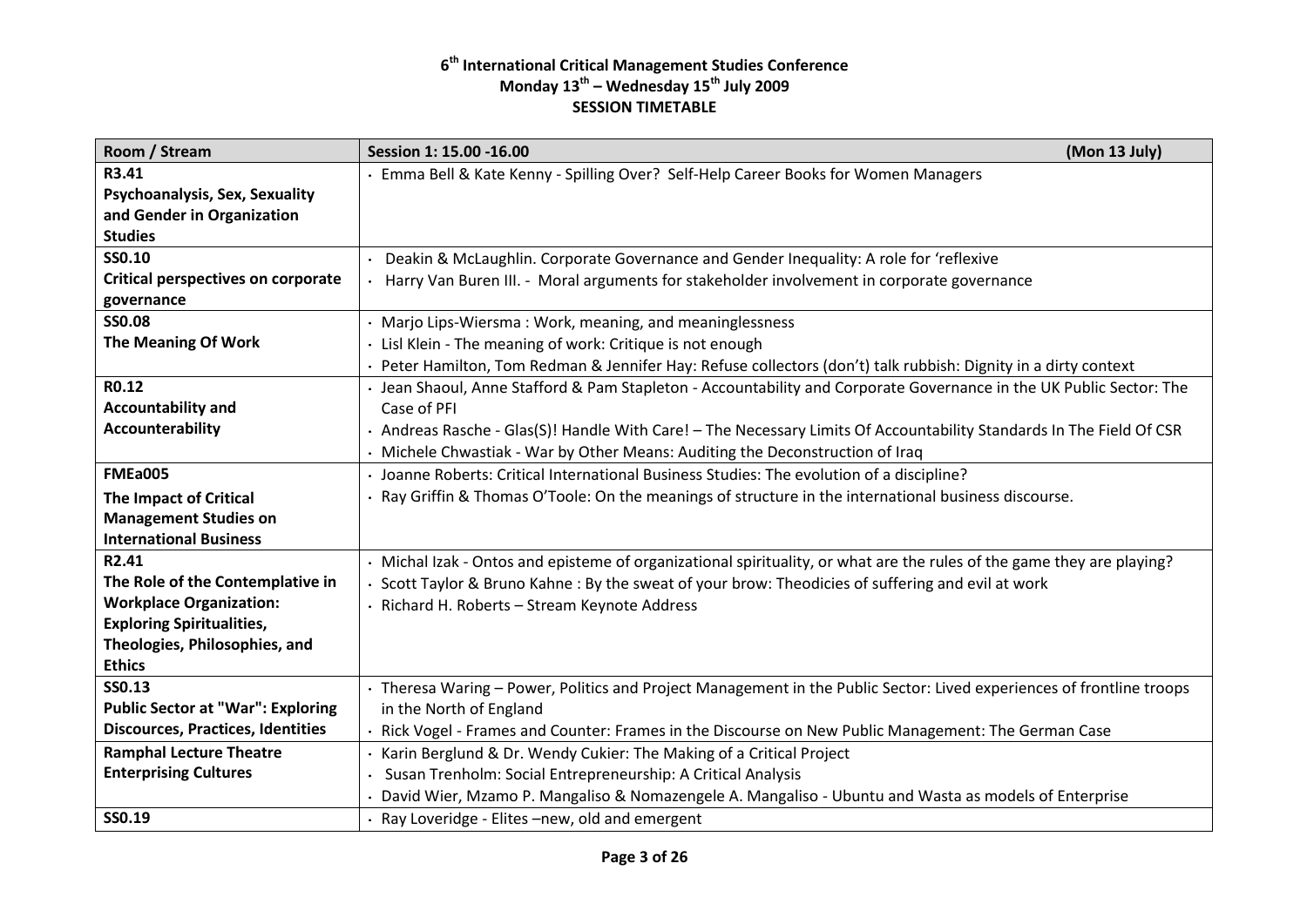| Room / Stream                           | Session 1: 15.00 -16.00                                                                                       | (Mon 13 July) |  |
|-----------------------------------------|---------------------------------------------------------------------------------------------------------------|---------------|--|
| <b>Elites - Rethinking Elite Theory</b> | · Mike Reed - Theorising Power/Domination and Studying Organizational elites: a critical realist perspective  |               |  |
| R1.15                                   | Steffen Böhm & Andrew Hoffman, Siddhartha Dabhi: Introduction                                                 |               |  |
| <b>The Environmental Challenge:</b>     | John Fenwick & Jane Gibbon: Governing the Sustainable School: A Co-operative Response to the Environmental    |               |  |
| <b>Exploring Practices of the Past,</b> | Challenge                                                                                                     |               |  |
| <b>Present and Future</b>               |                                                                                                               |               |  |
| R1.03                                   | Jonathan Davies & Andre Spicer: Networks                                                                      |               |  |
| Workshop                                | Angus Cameron: Space                                                                                          |               |  |
| <b>Towards Critical Governance</b>      | <b>Stewart Ranson: Citizens</b>                                                                               |               |  |
| <b>Studies</b>                          | · Paul DuGay & Penny Tuck: Money                                                                              |               |  |
|                                         | · Hugh Willmott & Alessia Contu: Science                                                                      |               |  |
|                                         | Steve Fuller: The University (TBC)                                                                            |               |  |
| <b>FME A023</b>                         | Part 1 - Presentations:                                                                                       |               |  |
| Workshop                                | Sharon Schembri: Critical Marketing in action: What does it look like?                                        |               |  |
| <b>Critical Marketing</b>               | Aliakbar Jafari: Strategising Critical Marketing by Reinventing Traditions: A Pedagogical Perspective         |               |  |
|                                         | Anthony Lowrie: The Concrete Fix: the Lacanian Attitude towards the Object as a Critical Approach to Consumer |               |  |
|                                         | <b>Behaviour</b>                                                                                              |               |  |
|                                         | · Per Skalen: Service Marketing and Subjectivity: The Shaping of Customer-Oriented Employees                  |               |  |
|                                         | · Lisa O'Malley: Towards a Critical Pedagogy of Marketing                                                     |               |  |
|                                         | Part 2- Open Discussion (with panel members, participants and audience).                                      |               |  |
|                                         |                                                                                                               |               |  |
|                                         | <b>COFFEE BREAK</b>                                                                                           |               |  |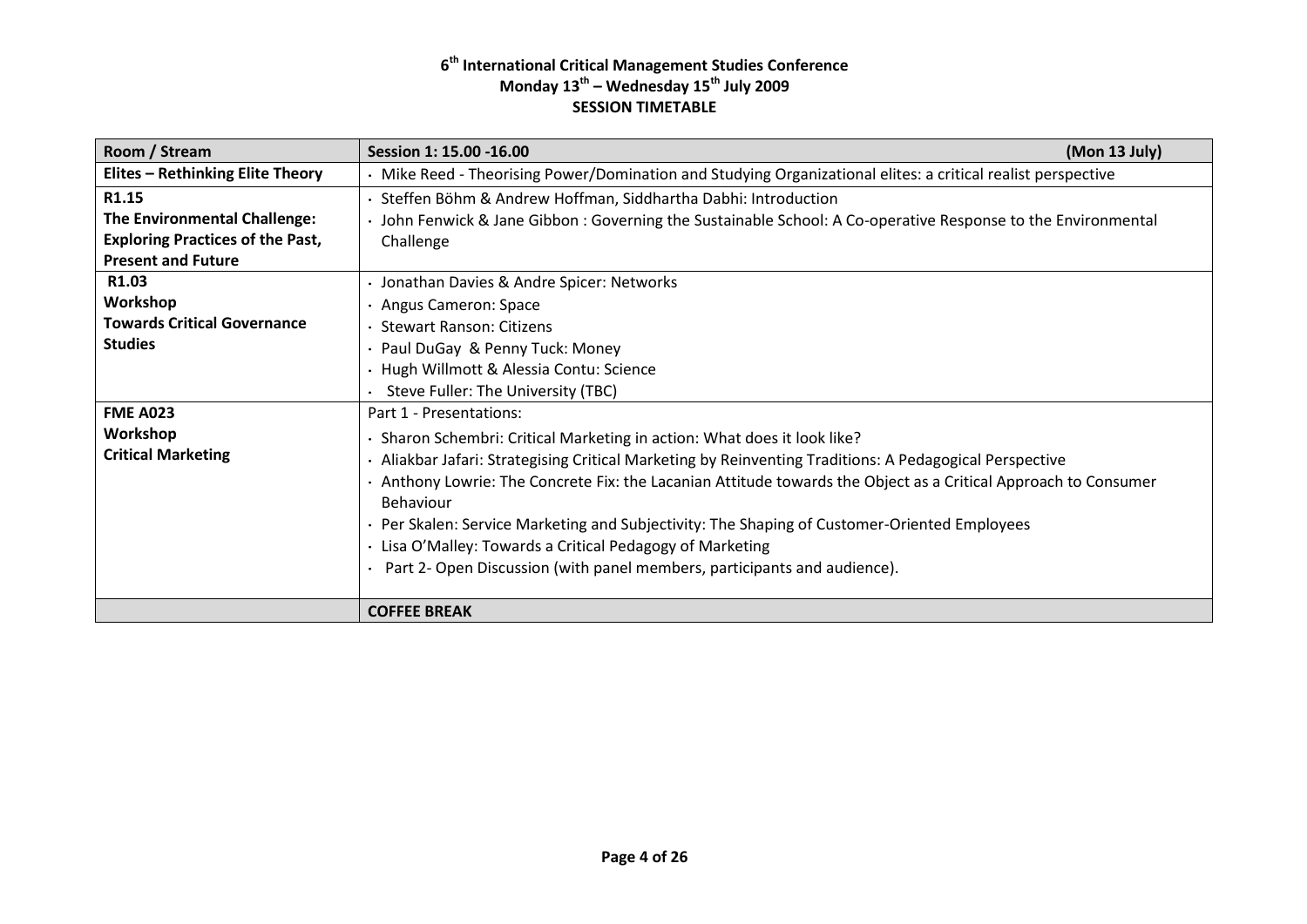| SS 0.11<br>Sara Louise Muhr - Male grooming in consultancy: Egos, power ties and identity work<br>Self-Interest and the Self-<br>Katarzyna Kosmala & James Richards - Re-visiting employee cynicism: On decentrement of the subject via work<br><b>Interested: Cynicism, Narcissism</b><br>blogging<br>and Vanity in Organization<br>Armin Beverungen - The poor of critical management studies<br>R1.04<br>Mike Haynes - A Death in the High Street: Restructuring, Redundancy and a Suicide in a UK Department Store |  |
|------------------------------------------------------------------------------------------------------------------------------------------------------------------------------------------------------------------------------------------------------------------------------------------------------------------------------------------------------------------------------------------------------------------------------------------------------------------------------------------------------------------------|--|
|                                                                                                                                                                                                                                                                                                                                                                                                                                                                                                                        |  |
|                                                                                                                                                                                                                                                                                                                                                                                                                                                                                                                        |  |
|                                                                                                                                                                                                                                                                                                                                                                                                                                                                                                                        |  |
|                                                                                                                                                                                                                                                                                                                                                                                                                                                                                                                        |  |
|                                                                                                                                                                                                                                                                                                                                                                                                                                                                                                                        |  |
| <b>Open Stream</b><br>Margaret Vickers - Journeys of Grief: Exploring Redundancy as a Source of Workplace Grief                                                                                                                                                                                                                                                                                                                                                                                                        |  |
| · Ann-Christine Frandsen, Tammy Bunn Hiller & Elton G. McGoun - Money Reloaded: The Architecture of Trust                                                                                                                                                                                                                                                                                                                                                                                                              |  |
| · Kate Gott - Identity management in local government; what is the nature of the relationship between interim                                                                                                                                                                                                                                                                                                                                                                                                          |  |
| managers and permanent managers in the context of normative New Labour discourses on efficiency and                                                                                                                                                                                                                                                                                                                                                                                                                    |  |
| effectiveness?                                                                                                                                                                                                                                                                                                                                                                                                                                                                                                         |  |
| <b>SS0.03</b><br>Fay Cobb Payton - Obama's grassroots community organization: ICTs, political activism and mobilization                                                                                                                                                                                                                                                                                                                                                                                                |  |
| <b>ICTs and Globalization</b><br>Steve Walker and Miguel Martinez Lucio - Trace elements: European trade unions, technology and change                                                                                                                                                                                                                                                                                                                                                                                 |  |
| · Wifak Houij-Geddana - Investigating the relationship between collective action and technological innovations in the                                                                                                                                                                                                                                                                                                                                                                                                  |  |
| context of the microfinance movement                                                                                                                                                                                                                                                                                                                                                                                                                                                                                   |  |
| Donald Falconer - Information System education: the imperative for critical responses to the technological world of                                                                                                                                                                                                                                                                                                                                                                                                    |  |
| global capitalism                                                                                                                                                                                                                                                                                                                                                                                                                                                                                                      |  |
| R3.41<br>· Kate Kenny - Recognition and Workplace Identification                                                                                                                                                                                                                                                                                                                                                                                                                                                       |  |
| Psychoanalysis, Sex, Sexuality                                                                                                                                                                                                                                                                                                                                                                                                                                                                                         |  |
| and Gender in Organization                                                                                                                                                                                                                                                                                                                                                                                                                                                                                             |  |
| <b>Studies</b><br><b>SS0.18</b>                                                                                                                                                                                                                                                                                                                                                                                                                                                                                        |  |
| Gabrielle Tree - Bearing Witness: Oppositional knowledge in the Academy: CRT and CRF for Students<br><b>Feminism and Critical Race</b>                                                                                                                                                                                                                                                                                                                                                                                 |  |
| Jawad Syed - The White Woman's Burden and the 'Norm' of Equal Employment Opportunity<br><b>Theory</b>                                                                                                                                                                                                                                                                                                                                                                                                                  |  |
| Sheila Marsh & Marion McAlpine - Crafting the (Critical) Management Knowledge Encounter: Power/ Identity Really<br><b>Matters</b>                                                                                                                                                                                                                                                                                                                                                                                      |  |
| <b>SS0.20</b><br>Florence Allard-Poesi - The strategist, this obscure object of desire                                                                                                                                                                                                                                                                                                                                                                                                                                 |  |
| <b>Critical Perspectives on Strategy</b><br>Robert Chia & Robin Holt - Bland strategy                                                                                                                                                                                                                                                                                                                                                                                                                                  |  |
| as Discourse and Practice<br>Biswatosh Saha - Is an alternate reading of strategy possible? An exploration through the language of the traditional                                                                                                                                                                                                                                                                                                                                                                     |  |
| Indian literati                                                                                                                                                                                                                                                                                                                                                                                                                                                                                                        |  |
| Steven French - Exploring Epistemological Options for Strategic Management                                                                                                                                                                                                                                                                                                                                                                                                                                             |  |
| R1.13<br>Hans Siebers & Paul Mutsaers - Towards a contextual understanding of ethnic diversity in organizations: The case of                                                                                                                                                                                                                                                                                                                                                                                           |  |
| <b>Exploring the intersection</b><br>neighbourhood police officers in The Netherlands                                                                                                                                                                                                                                                                                                                                                                                                                                  |  |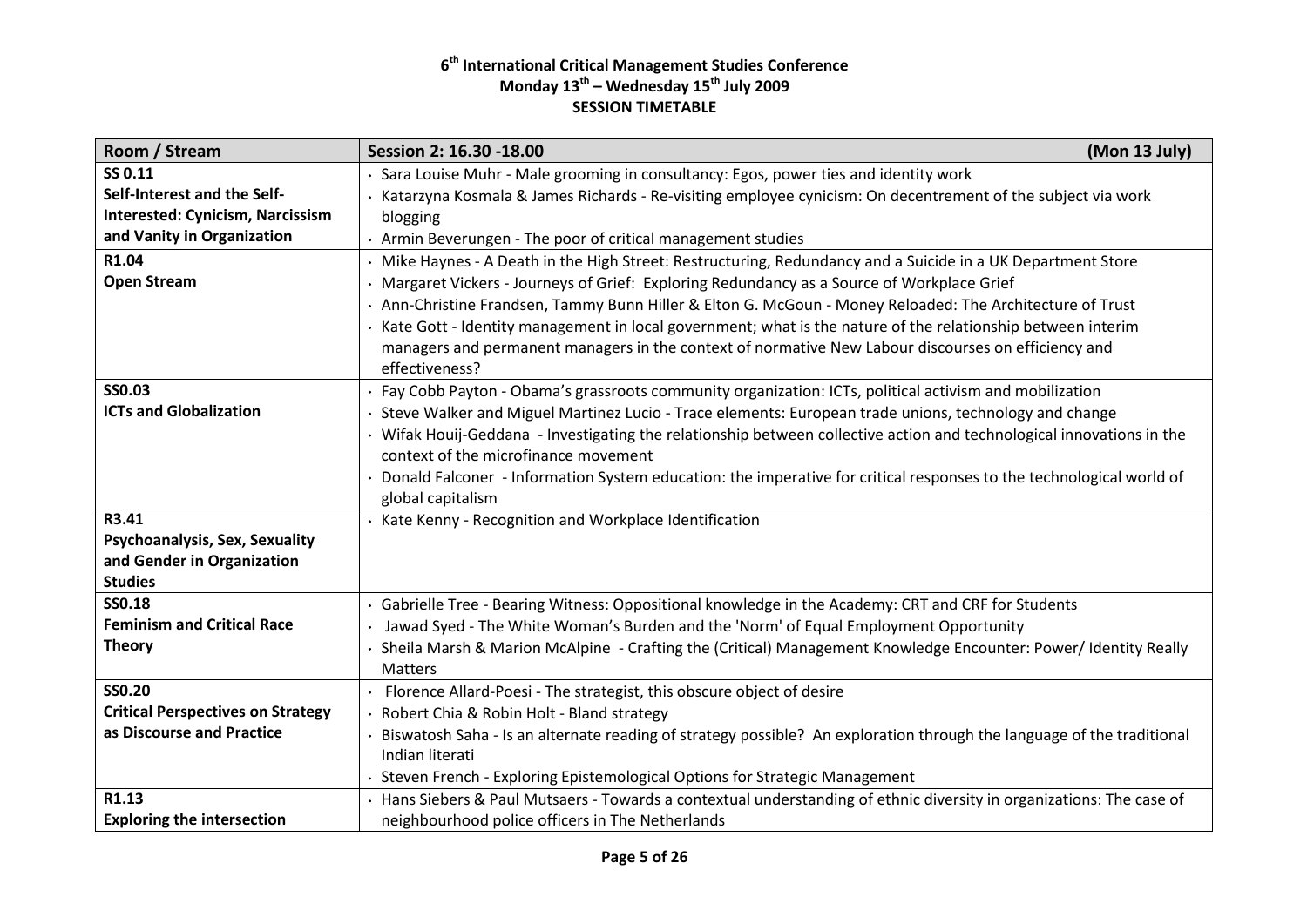| Room / Stream                             | Session 2: 16.30 -18.00<br>(Mon 13 July)                                                                                                                                              |
|-------------------------------------------|---------------------------------------------------------------------------------------------------------------------------------------------------------------------------------------|
| between diversity, control and            | Renate Ortlieb & Barbara Sieben - Diversity orders in organizations: A critical analysis based on structuration theory                                                                |
| resistance in organizations               | Margaret Yap, Wendy Cukier, Charity Hannan & Mark Holmes & Ryerson University - Diversity Management: Gender<br>and Visible Minority Constructions of Identity Among Canadian Workers |
| <b>SSO.28</b>                             | Alex Faria, Eduardo Ibarra-Colado & Ana Guedes - Internationalization of management within a context of neoliberal                                                                    |
| <b>Critical International</b>             | crisis: rethinking international management in Latin America                                                                                                                          |
| <b>Management: A Perspective</b>          |                                                                                                                                                                                       |
| from Latin America                        |                                                                                                                                                                                       |
| SS0.09                                    | Maya Noor Salleh & Nicholas Clarke - Cultural Influences Affecting Employees' Emotional Responses to a Merger                                                                         |
| The power and emotion of                  | Between two Banking Organisations in Brunei: The Significance of Social Identity & Perceived Control                                                                                  |
| Human Resource Development-A              | · A Carol Rusaw - Legitimatizing Political Power in Executive Development: A Critical Analysis of the SES Candidate                                                                   |
| critical perspective                      | Program                                                                                                                                                                               |
|                                           | · Ali Fehmi Ünal, Mehmet E. Eryılmaz & Cem Okan Tuncel - Understanding the role of HRD practitioners in terms of                                                                      |
|                                           | power relations: Domination and dependence in Turkish Academia                                                                                                                        |
| SS0.10                                    | Boers - Organisational identity and corporate governance in family controlled media                                                                                                   |
| <b>Critical perspectives on corporate</b> | Dutzi - Supervisory boards of German family and non-family firms                                                                                                                      |
| governance                                | • Helin - Understanding the inception of a new governance practice                                                                                                                    |
| <b>SS0.08</b>                             | · Angela Hope -Salvaged Bodies: Soteriological Pursuits within and by the Organization                                                                                                |
| The Meaning Of Work                       | Esther Roca - Bad Jobs, Dirty Jobs: Challenging Moral Imagination on the Workplace                                                                                                    |
|                                           | Emma Jeanes - The 'gift' of work                                                                                                                                                      |
| R0.12                                     | Pertti Ahonen - Ideal and Real Accountability and Ideal and Real Accounterability: Cases and Comparisons on                                                                           |
| <b>Accountability and</b>                 | Education, Social Care and Water Supply and Sanitation in Finland                                                                                                                     |
| Accounterability                          | A.Bourguignon, O. Saulpic & P. Zarlowski - Subtle resistance to accountability: A case study in the French public                                                                     |
|                                           | sector                                                                                                                                                                                |
|                                           | · Giuseppe Grossi & Ileana Steccolini - Critical Analysis of the IPSAS Approach to Consolidation                                                                                      |
|                                           | Oliver Marnet - Failures in governance of a not-for-profit RSL: The case of Cantref                                                                                                   |
| R0.14                                     | Sadhvi Dar & Amanda Shaw - The Management of Global Human Security - a Critique                                                                                                       |
| Postcolonialism, Development &            | Nidhi Srinivas - Representing development through management: Understanding the 'management impasse'                                                                                  |
| Globalisation                             | through three films                                                                                                                                                                   |
|                                           | Pedro Castellano-Masias - Neoliberal slavery and the imperial connection                                                                                                              |
| R2.41                                     | Chris Hartt, Doreen MacAuley & Anthony Yue - Judas' legacy: management praxis in Christian organization                                                                               |
| The Role of the Contemplative in          | · Mark Hughes - Change management: Hopeful practitioners and despairing academics                                                                                                     |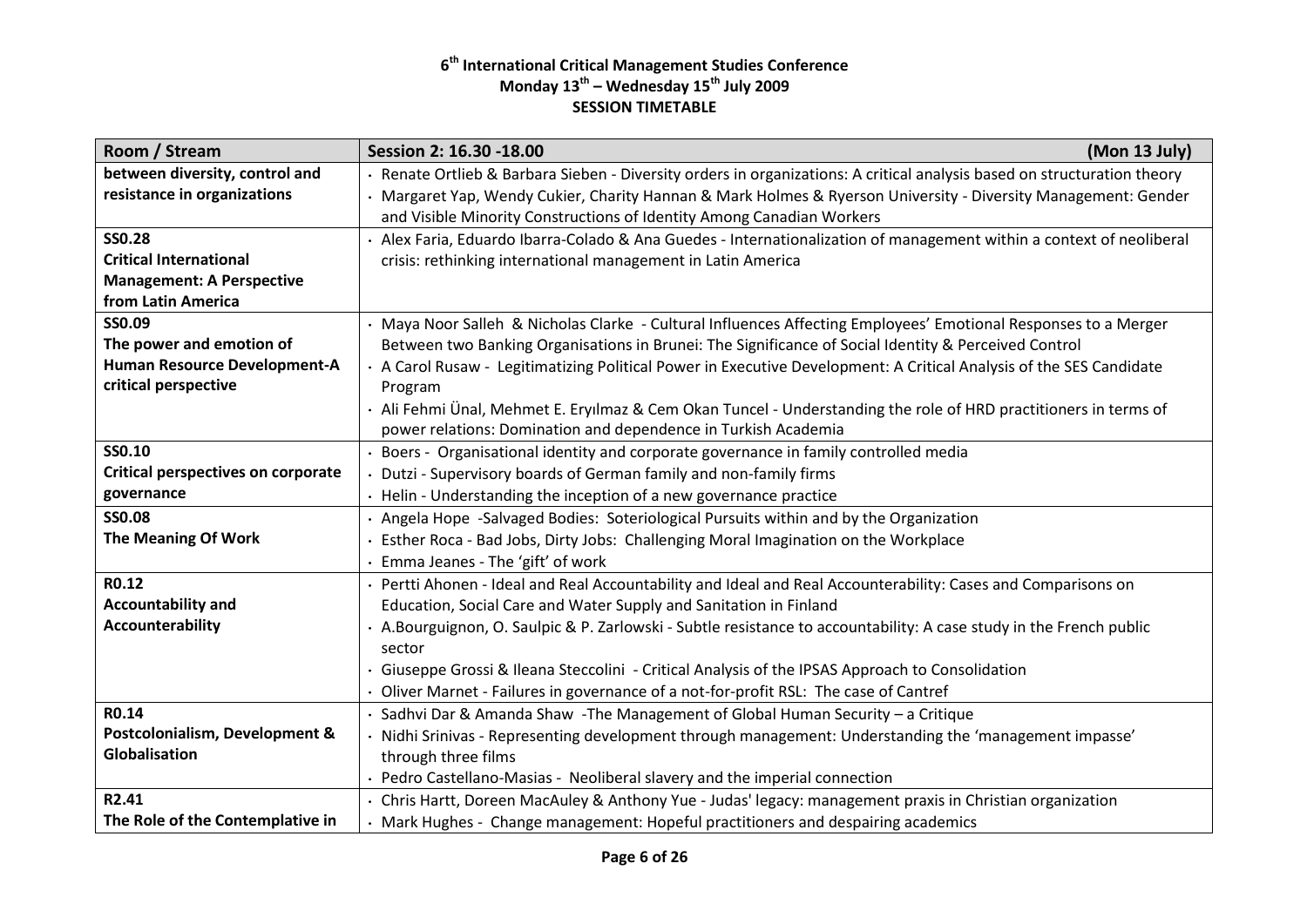| Room / Stream                            | (Mon 13 July)<br>Session 2: 16.30 -18.00                                                                            |
|------------------------------------------|---------------------------------------------------------------------------------------------------------------------|
| <b>Workplace Organization:</b>           | Pinar Memis & Sule Aydin - False consciousness in corporate ideology through community ideology                     |
| <b>Exploring Spiritualities,</b>         | Dianne Skinner - Caring for the organic self: Self-examination through social practice in a self-managing community |
| Theologies, Philosophies, and            |                                                                                                                     |
| <b>Ethics</b>                            |                                                                                                                     |
| <b>SS0.13</b>                            | Basu Shubhabrata & N. Ravichandran - The Knowledge Edge of the Public Sector: A Case on BHEL, an Indian State       |
| <b>Public Sector at "War": Exploring</b> | <b>Owned Enterprise</b>                                                                                             |
| <b>Discources, Practices, Identities</b> | · Christine Davis - Consultants at work: the propaganda war                                                         |
|                                          | · Jim Cowen - The Continuity of Practice Worlds                                                                     |
| <b>Ramphal Lecture Theatre</b>           | Karen Verduyn & Chris Steyaert - Tracing Narrative Approaches in Entrepreneurship Researchs                         |
| <b>Enterprising Cultures</b>             | . Anders W Johansson, Dun-Hou Tsai; Shao-Yi Lin & Ming-Rea Kao - Stories within and behind the story: A             |
|                                          | Representation of Entrepreneurial Process                                                                           |
|                                          | · Leonie Kelleher - Schumpeter, Legal Bahnbrechen, Entrepreneurship, Silence and Story- Australian Native Title     |
| SS0.19                                   | · Julie Froud, Sarah Green and Karel Williams - Private equity, moneymaking and trust                               |
| <b>Elites - New Financial Elites</b>     | · Clea Bourne -Trust as a discursive process produced by financial elites: a communications perspective             |
|                                          | · Glenn Morgan & Sigrid Quack - The Financial Crisis, Regulation and Elite Competition                              |
| R1.15                                    | · Nick Barter - Companies that Swim Against the Tide? Literal Lessons and Insights from applying a Paradigm Frame   |
| <b>The Environmental Challenge:</b>      | and an Energy Lens                                                                                                  |
| <b>Exploring Practices of the Past,</b>  | Maria Ceci Misoczky- Contemporary Environmental Issues in Latin America: Political implications of adopting the     |
| <b>Present and Future</b>                | discourse of development                                                                                            |
| <b>Green Business</b>                    |                                                                                                                     |
| R1.03                                    | · Jonathan Davies & Andre Spicer: Networks                                                                          |
| Workshop                                 | · Angus Cameron: Space                                                                                              |
| <b>Towards Critical Governance</b>       | · Stewart Ranson: Citizens                                                                                          |
| <b>Studies</b>                           | Paul DuGay & Penny Tuck: Money                                                                                      |
|                                          | · Hugh Willmott & Alessia Contu: Science                                                                            |
|                                          | · Steve Fuller: The University (TBC)                                                                                |
| <b>FME A023</b>                          | Part 1 - Presentations:                                                                                             |
| Workshop                                 | Sharon Schembri: Critical Marketing in action: What does it look like?                                              |
| <b>Critical Marketing</b>                | Aliakbar Jafari: Strategising Critical Marketing by Reinventing Traditions: A Pedagogical Perspective               |
|                                          | Anthony Lowrie: The Concrete Fix: the Lacanian Attitude towards the Object as a Critical Approach to Consumer       |
|                                          |                                                                                                                     |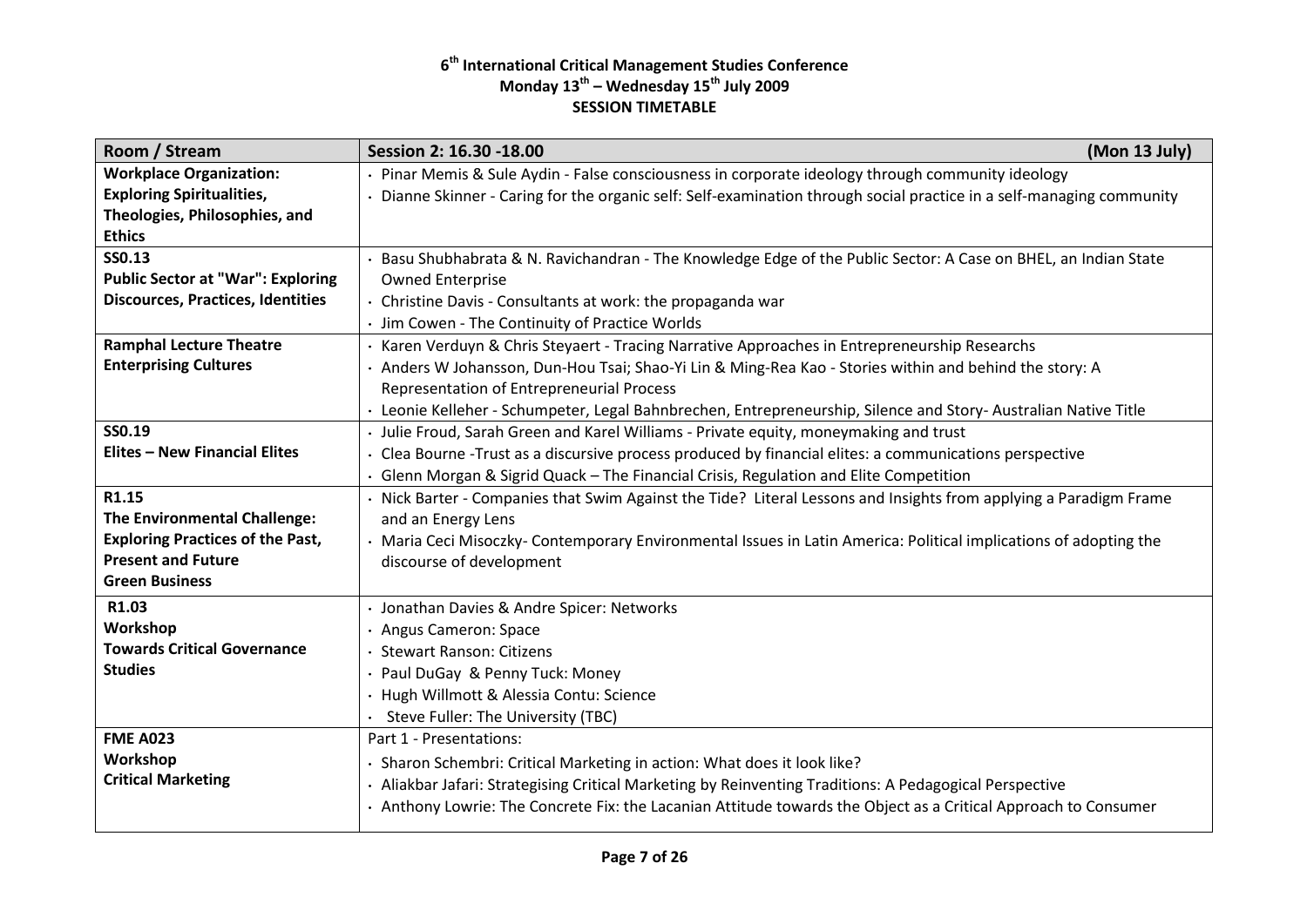| Room / Stream | Session 2: 16.30 -18.00                                                                                                                                                                                                                        | (Mon 13 July) |
|---------------|------------------------------------------------------------------------------------------------------------------------------------------------------------------------------------------------------------------------------------------------|---------------|
|               | Behaviour<br>Per Skalen: Service Marketing and Subjectivity: The Shaping of Customer-Oriented Employees<br>Lisa O'Malley: Towards a Critical Pedagogy of Marketing<br>Part 2- Open Discussion (with panel members, participants and audience). |               |
| 18.30-19.45   | <b>DRINKS RECEPTION</b>                                                                                                                                                                                                                        |               |
| 19.45 onwards | <b>DINNER</b>                                                                                                                                                                                                                                  |               |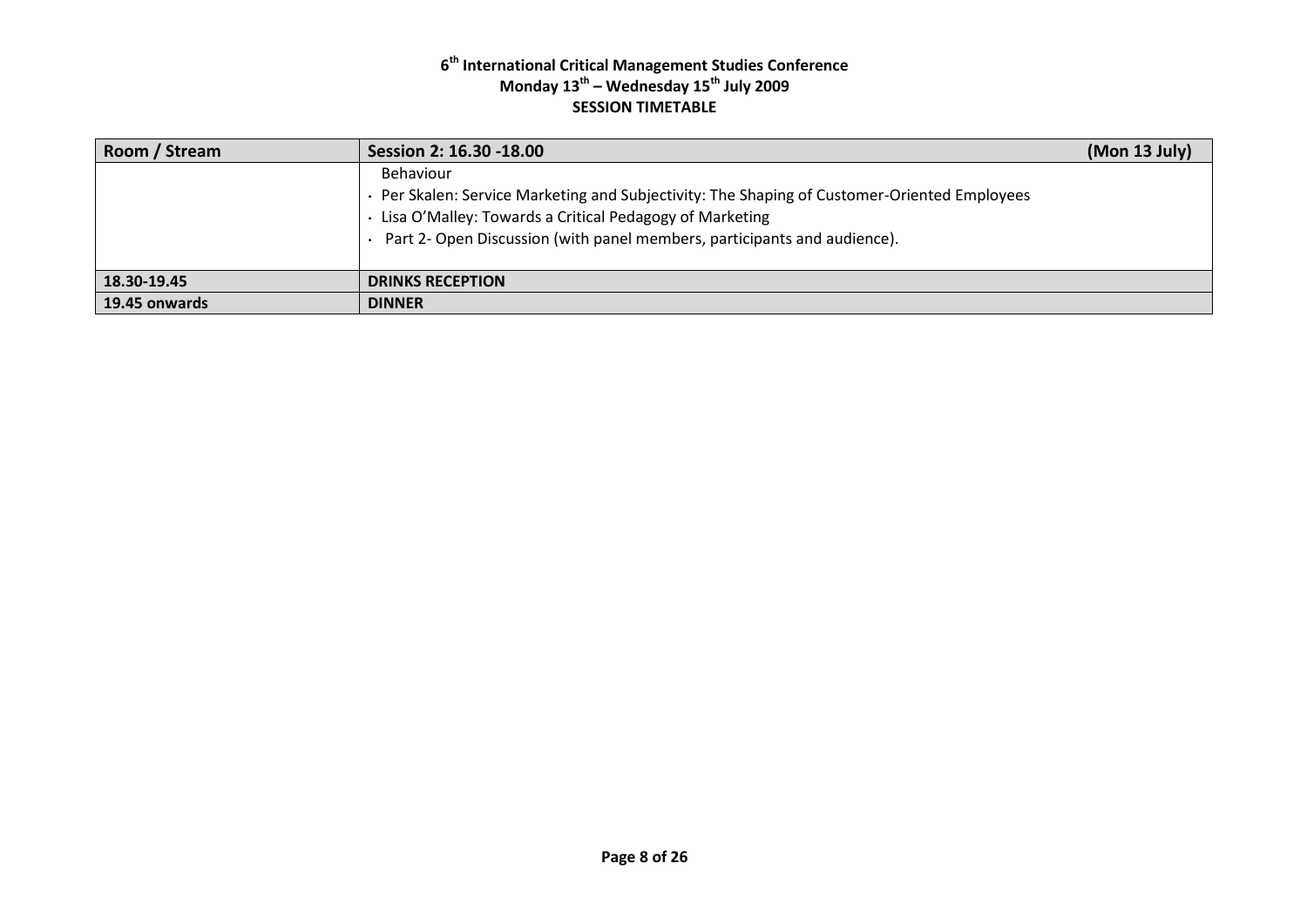| Room / Stream                            | (Tues 14 July)<br>Session 3: 09.00 - 11.00                                                                         |  |
|------------------------------------------|--------------------------------------------------------------------------------------------------------------------|--|
| SS 0.11                                  | · Carolina Serrano Archimi - Cynicism as an ambivalent response to monological organizations?                      |  |
| Self-Interest and the Self-              | Shelley Domberger - Become a life coach and find yourself (through your clients while changing the world)          |  |
| <b>Interested: Cynicism, Narcissism</b>  | · Cristian Eugenio Orellana Pino - The organizational field converging interest: University, habitus and ethical   |  |
| and Vanity in Organization               |                                                                                                                    |  |
| R1.04                                    | Liselore Berghman and Yvette Taminiau - Variation in the consultant-client relationships - The different functions |  |
| <b>Open Stream</b>                       | of business meals                                                                                                  |  |
|                                          | Charlotta Levay: Food works: Organised translation of weight control knowledge                                     |  |
|                                          | Diane Skinner: Caring for the Organic Self: An Exploration of the Production of Organic Food Subjectivities        |  |
|                                          | · Torkild Thanem: 'Are you sure you should be eating that?' Healthy eating and bodily resistance in workplace      |  |
|                                          | health promotion                                                                                                   |  |
|                                          | David Weir: Eating together on the 1950s farm: an ethnographic account of food, communality and reward in          |  |
|                                          | 1950s agriculture                                                                                                  |  |
| <b>SS0.03</b>                            | · Teresa Marcon - Through the looking glass: ICTs, software exports and offshore IT outsourcing. The discourse in  |  |
| <b>ICTs and Globalization</b>            | India 1972-2005                                                                                                    |  |
|                                          | Eleanor Sarra Cornel - Factors affecting attrition rates of employees in the business process outsourcing and call |  |
|                                          | centre industries in the Philippines                                                                               |  |
|                                          | Jose m Alcaraz and Miquel Domenech - Shanghai-ed? eHR software and the management of people in emerging            |  |
|                                          | China                                                                                                              |  |
|                                          | Okwach Agaji, Olive Sifuna and Salome Omamo - Gender, ICTs and development/ICTs and empowerment:                   |  |
|                                          | professional women empowered to succeed in Kenya's ICT sector                                                      |  |
|                                          | · Nafy Niang - Risk, standards and transnational private authority: The case of the BPO sector in India            |  |
| <b>SS0.18</b>                            | Eleanor Hamilton - Gendering the Entrepreneurship Discourse                                                        |  |
| <b>Feminism and Critical Race</b>        | Elaine Swan - Feminism and Critical Race Theory Speak Back: The politics of listening, hope and ugly feelings      |  |
| <b>Theory</b>                            |                                                                                                                    |  |
| <b>SS0.20</b>                            | · Ann-Christine Frandsen - The neglected agenda of (IT) reforms in health care: What happen when medical           |  |
| <b>Critical Perspectives on Strategy</b> | practice meets accounting - Towards 'value-driven strategizing nurses'?                                            |  |
| as Discourse and Practice                | Elena Raviola - Organizing technological change without changing technologies. The ideology of integration         |  |
|                                          | between online and offline news work in newspapers.                                                                |  |
|                                          | Daniel Sage - The Building Site: Strategic Assembly or Assembling Strategy?                                        |  |
|                                          | Olga Elena Cabrera Santacana - The stories and their discourses hidden inside a cultural diversity organizational  |  |
|                                          | context                                                                                                            |  |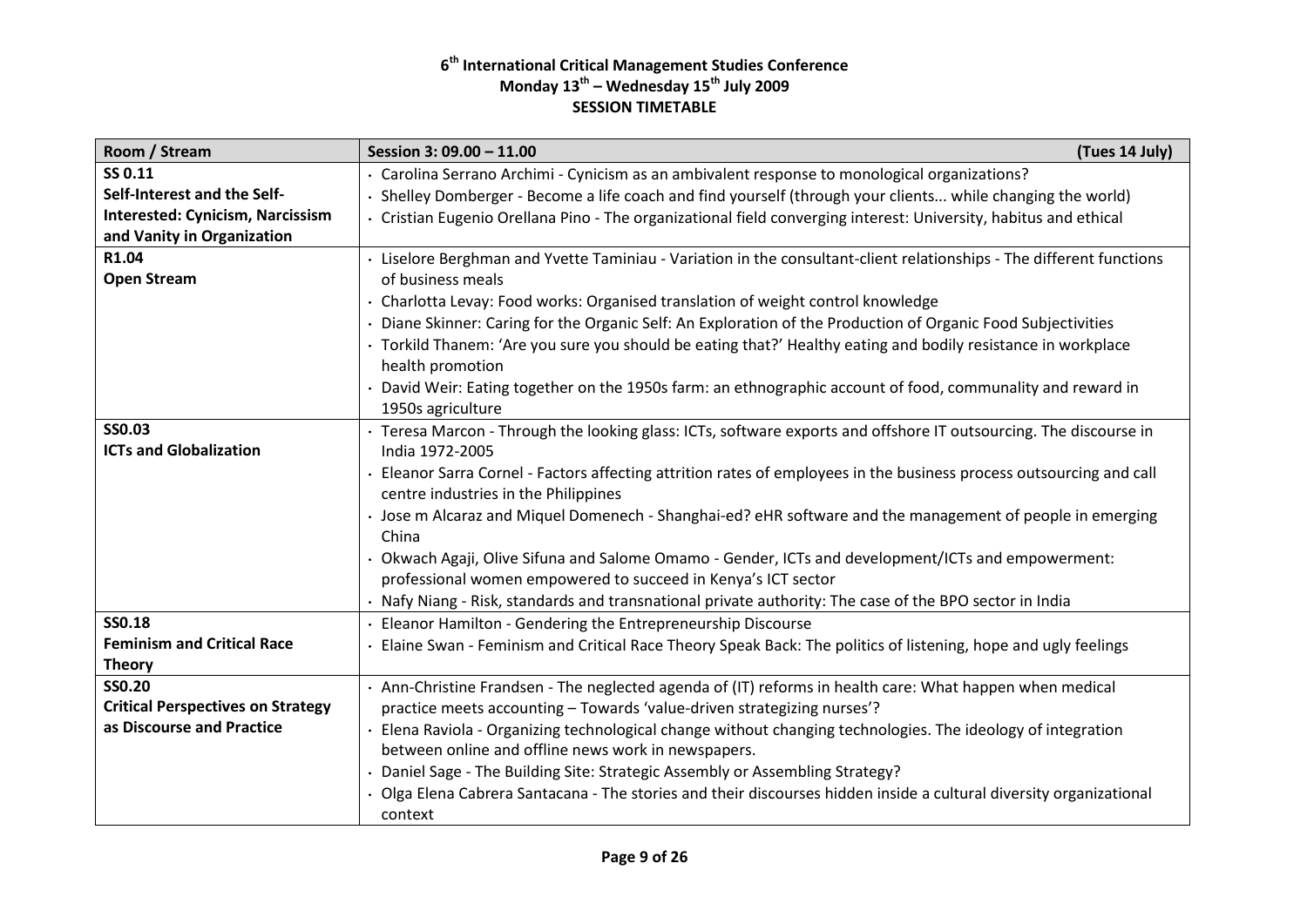| Room / Stream                                                                                                                                                                                          | Session 3: 09.00 - 11.00<br>(Tues 14 July)                                                                                                                                                                                                                                                                                                                                                                                                                                                                                                                                                                                                       |
|--------------------------------------------------------------------------------------------------------------------------------------------------------------------------------------------------------|--------------------------------------------------------------------------------------------------------------------------------------------------------------------------------------------------------------------------------------------------------------------------------------------------------------------------------------------------------------------------------------------------------------------------------------------------------------------------------------------------------------------------------------------------------------------------------------------------------------------------------------------------|
|                                                                                                                                                                                                        | Dragan Djurić & Benjamin Klein - On Reflective Dialogue in Strategic Renewal A Dynamic View on Social Learning<br>· Lorraine Gordon & Steven French - Exploring Epistemological Problems Related to the Current Economic<br>Meltdown                                                                                                                                                                                                                                                                                                                                                                                                             |
| <b>FMEa005</b><br><b>The Impact of Critical</b><br><b>Management Studies on</b><br><b>International Business</b><br>R1.03<br>Violence, individuals and<br>organizations: psychodynamic<br>perspectives | Martyna Śliwa - Wishing to make a difference: Reflections upon experiences of teaching IB critically<br>George Cairns - Reflections on a 'Postcard from Chittagong': On geographic, disciplinary and informational<br>distance between loci of action in relation to the international business of ship breaking<br>• Christina Reis - Global managers' careers from a critical perspective<br>Dominique Philippe Martin & Christophe Vignon - 'Violence, management tools and performance at work'<br>David Weir - 'Ritual humiliation in academic life'<br>Benedicte Vidaillet - 'Envy, narcissism and violence in "managinary" organizations' |
| R1.13<br><b>Exploring the intersection</b><br>between diversity, control and<br>resistance in organizations                                                                                            | · Torkild Thanem - Intersecting diversities: Body politics and bodily knowledge in an urban planning organization<br>Markus Klinton - Mundane tactics among pregnant employees<br>· Jawad Syed - Through the eyes of the Other: Gender diversity education in non-Western contexts<br>Wrap-up session                                                                                                                                                                                                                                                                                                                                            |
| <b>SS0.28</b><br><b>Critical International</b><br><b>Management: A Perspective</b><br>from Latin America                                                                                               | Fernanda F. Sauerbronn - De-colonizing corporate social responsibility: a pluralist and structurationist proposal in<br><b>Brazil</b><br>· Takeyoshi Imasato - A Critical Appraisal of Legitimation and Delegitimation Strategies in the Brazilian Ethanol<br>Market: De-linking Legitimacy and Legitimation<br>Nidhi Srinivas - The phenomenon of "NGOs": Perspectives from Latin America.                                                                                                                                                                                                                                                      |
| SS0.17<br><b>Organizational Memory, History</b><br>and Forgetting                                                                                                                                      | Gabrielle Durepos & Albert J. Mills - Founding Out: An Antic-History account of history and the establishment of<br>Pan American Airways<br>· Capri Total - Traditional Firm History and the Possibility of Alternative Histories<br>Alessandra Mello ad Costa - The Uses and Abuses of Memory: Contributions of the Historical Perspective to the<br><b>Organizational Studies</b>                                                                                                                                                                                                                                                              |
| SS0.09<br>The power and emotion of<br>Human Resource Development-A<br>critical perspective                                                                                                             | Patricia Harrison - How the professional learns to practice - A novice learner perspective<br>Sarah Gilmore & Valerie Anderson - Achieving critical reflection or more of the same? The implications of<br>changing the teaching and learning approach within a professional standards context<br>· Aileen Lawless & Jim Stewart - Competing with the dominant discourse: discursive spaces within an MA HRD                                                                                                                                                                                                                                     |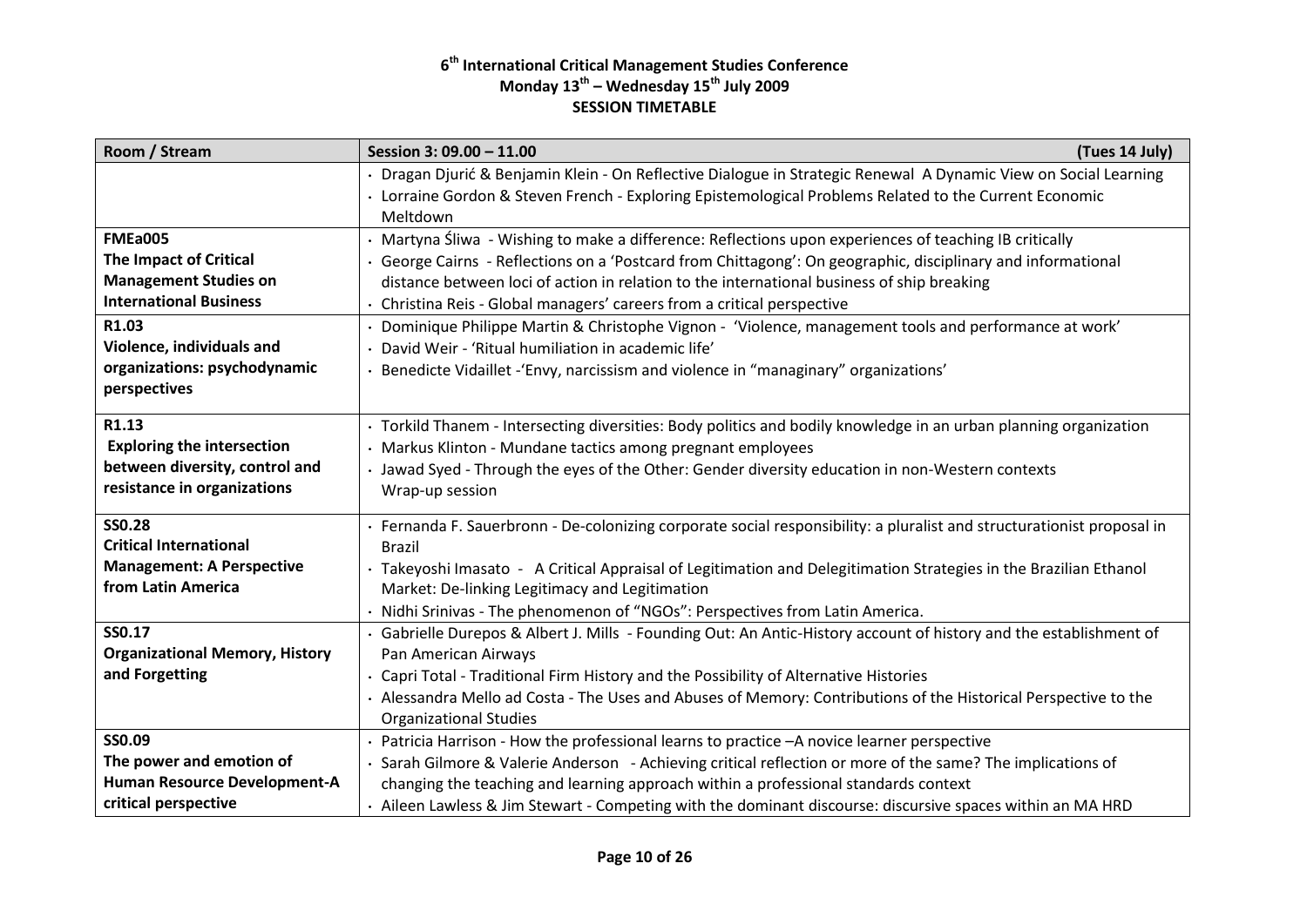| Room / Stream                             | Session 3: 09.00 - 11.00<br>(Tues 14 July)                                                                                                                              |
|-------------------------------------------|-------------------------------------------------------------------------------------------------------------------------------------------------------------------------|
|                                           | 'community'                                                                                                                                                             |
|                                           | · Henrietta Primacy, Katelyn Bácsi, Sára Csillag, Roland Szilas, Csaba Kiss & Andrea Toarniczky - Rhetoric and Reality<br>of Employee Friendly Organizational Practices |
| R3.41                                     | Sarah Gilmore - 'Did you bring your boots?' Hegemonic masculinity and the challenge of the female other                                                                 |
| Psychoanalysis, Sex, Sexuality            | · Nancy Harding - Benjamin, Bollas, Butler - An Object Relations view on the Performativity of Sexed Identities                                                         |
| and Gender in Organization                |                                                                                                                                                                         |
| <b>Studies</b>                            |                                                                                                                                                                         |
| SS0.10                                    | · Kovacevic - Butterflies and Swans: Board Interlocks in Australia's Public Companies                                                                                   |
| <b>Critical perspectives on corporate</b> | · Miles - Transferring the Anglo American system to Korea: At What Cost, and Are there Alternatives?                                                                    |
| governance                                | • Wahl - Governance and ownership: practices in Estonia                                                                                                                 |
|                                           | · Mason - 'Critical' social enterprise governance: pursuing a research agenda                                                                                           |
| <b>SS0.08</b>                             | · Carol Brooke, Sebastian Kurmann, Simon Parker & Andrew Armitage - Spirituality and the workplace: Getting to                                                          |
| The Meaning Of Work                       | the heart and soul of it                                                                                                                                                |
|                                           | · Klaus Neundlinger - The production of meaning – Revisiting philosophy of language in the context of the debates                                                       |
|                                           | on the meaning of work                                                                                                                                                  |
|                                           | · C. Oswick & M. Robertson - Meaning-Giving, Meaning-Making or Meaning-Seeking? A Multi-Level Analysis of the<br>'Workplace Spirituality' Discourse                     |
|                                           | · Eva Tsahuridu - An exploration of factors affecting anomie at work                                                                                                    |
| R0.12                                     | · Jane Gibbon - Understandings of accountability: an autoethnographic account using metaphor                                                                            |
| Accountability and                        | · Raymond Hogler and Herbert Hunt III - Accounting for Pension Security in the United States: Financial Crisis,                                                         |
| Accounterability                          | Retirement Stability, and Public Policy                                                                                                                                 |
|                                           | · Tuuli Reisberg - The importance and practices of impact evaluation in social entrepreneurship.                                                                        |
|                                           | Jenny Kwai-Sim Leung, Kieran James, Setsuo Otsuka and Ahmad Sujan - From Building Site Warriors to Korean                                                               |
|                                           | Church: Radical Strategic Realignment in Sydney's Construction Union                                                                                                    |
|                                           | · Carolyn J. Cordery, Rachel F. Baskerville & Brenda Porter - Exploring accountability and image in health                                                              |
|                                           | contracting                                                                                                                                                             |
|                                           | · Matthias Wörlen - Accounting for unspecified contributions - performativity of performance appraisal practices                                                        |
| R0.14                                     | · Marie Campbell & Elena Kim - Achieving 'results' in international funded NGOs in Kyrgyzstan: Aid-Effectiveness as                                                     |
| Postcolonialism, Development &            | discursive coordination of global ruling relations?                                                                                                                     |
| Globalisation                             | · Rachana Patni - Emotions in Organizations: A postcolonial gaze                                                                                                        |
|                                           | · Christina Schwabenland - The Importance Of Re-Inventing The Wheel: Alternative Models Of Managing;                                                                    |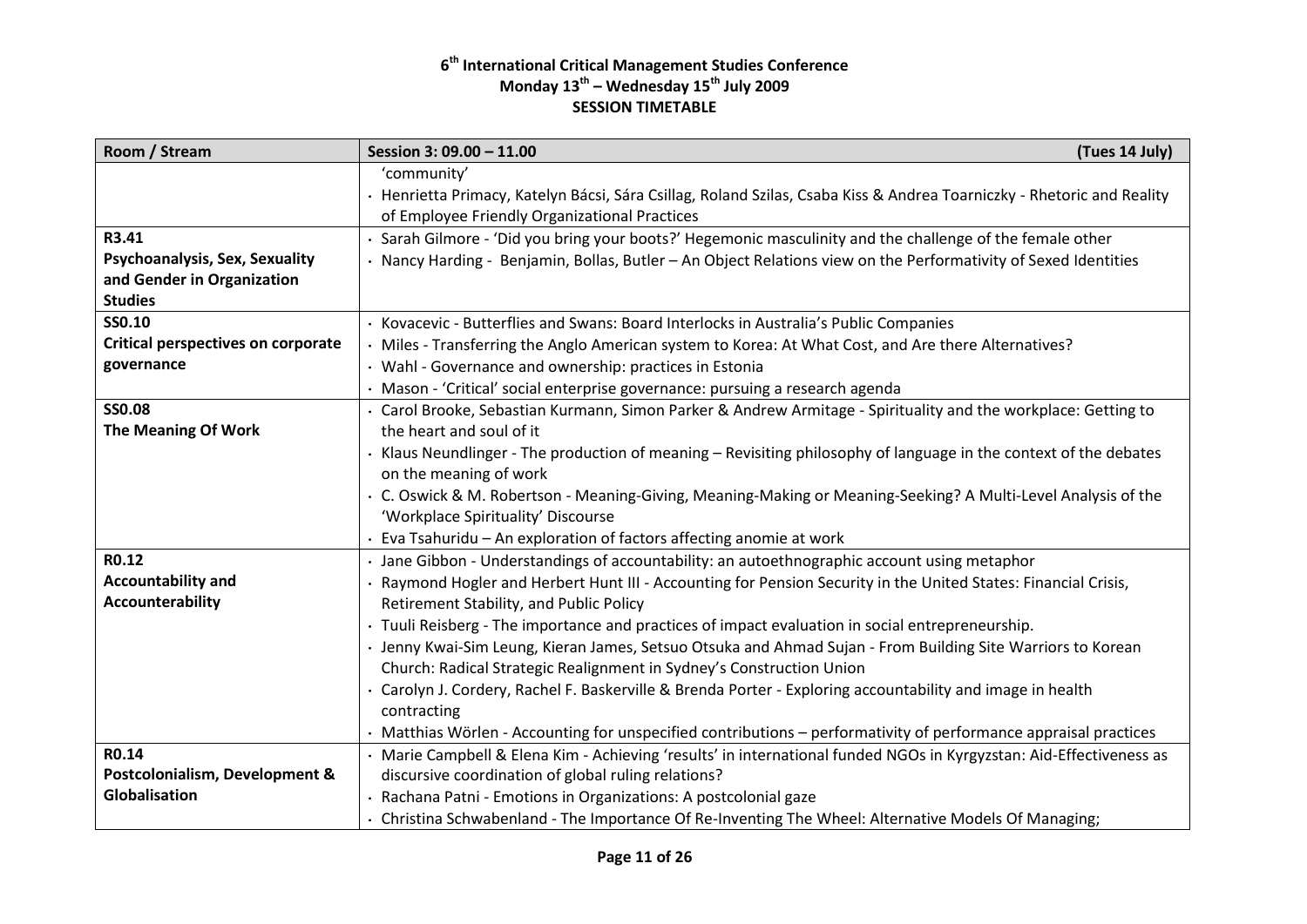| Room / Stream                                                                                                                                                               | Session 3: 09.00 - 11.00                                                                                                                                                                                                                                                                                                                                                                                                                                                                              | (Tues 14 July) |
|-----------------------------------------------------------------------------------------------------------------------------------------------------------------------------|-------------------------------------------------------------------------------------------------------------------------------------------------------------------------------------------------------------------------------------------------------------------------------------------------------------------------------------------------------------------------------------------------------------------------------------------------------------------------------------------------------|----------------|
|                                                                                                                                                                             | Alternative Models Of Management Education                                                                                                                                                                                                                                                                                                                                                                                                                                                            |                |
| R2.41<br>The Role of the Contemplative in<br><b>Workplace Organization:</b><br><b>Exploring Spiritualities,</b><br>Theologies, Philosophies, and<br><b>Ethics</b><br>SS0.13 | · Anna Wozniak - Between freedom and obligation: Spirituality in the social context of Georg Hans Simmel<br>Peter Case & Jonathan Gosling - Where is the wisdom we have lost in knowledge?: A stoical perspective on<br>personal knowledge management<br>· Mary Brown & Robert Halsall - Askesis in contemporary organizational life<br>· Nina Kivinen - Mundane work in sacred spaces?<br>· Pia Bramming, Anders Bojesen, Krisitan Gylling Olesen - I'm a professional, why don't you trust me - the |                |
| <b>Public Sector at "War": Exploring</b><br><b>Discources, Practices, Identities</b>                                                                                        | ambiguous struggle for professionalization in the Danish public sector<br>· Helen M. Gunter - The leadership delusion and public sector educational reform<br>· Patricia A.L Ehrensal - Scary Move I, II, and III: The Use of "Documentaries" in the War on Schools<br>· Tanja Vilen - In Between the Identities - Struggling with the Aesthetics and Economics in Opera Production<br>Practices                                                                                                      |                |
| <b>Ramphal Lecture Theatre</b><br><b>Enterprising Cultures</b>                                                                                                              | · Hèla Yousfi & Laurence Romani - Enterprising culture or culturising entrepreneurship? How local re-interpretation<br>of American management techniques reveals the socio-cultural context of enterprising: the Tunisian case of<br>Poulina<br>· Yunxia Zhu - Practically Wise Entrepreneurship for China's Transition Economy<br>Jane Hession - The Role of Social and Human Capital in the Growth and Profitability of Ethnic Enterprises in the<br>Irish Economy                                  |                |
| <b>FME A023</b><br><b>After Dark</b>                                                                                                                                        | Stephen Linstead - From the dark end of the street to the bright side of the road? Sex work in and out of the<br>limelight<br>Daniel Tschofen - Organizing practices of upper level marihuana dealers<br>$\cdot$ Vincent Pieterse – Thanks for the opposition.                                                                                                                                                                                                                                        |                |
| SS 0.19<br><b>Elites - International managers as</b><br>elites                                                                                                              | · Alexander Kouzmin & Kym Thorne - Invisibility, Oligarchic Isomorphism and Hegemony<br>Mehdi Boussebaa - The emergence of transnational communities in global professional service firms: the core-<br>periphery problematic<br>· Martina Mettgenberg - Of International Managers, Global Leaders and Cosmoprats                                                                                                                                                                                     |                |
| R1.15<br><b>The Environmental Challenge:</b><br><b>Exploring Practices of the Past,</b><br><b>Present and Future</b>                                                        | · Alex Coltro - Socio-environment institutional practices and the critical conscientious consumer: Unveiling,<br>significance, valuation and communicational critical suggestions<br>· James Van Alstine- Contesting and constructing the discretionary space for corporate environmentalism in post-<br>apartheid South Africa                                                                                                                                                                       |                |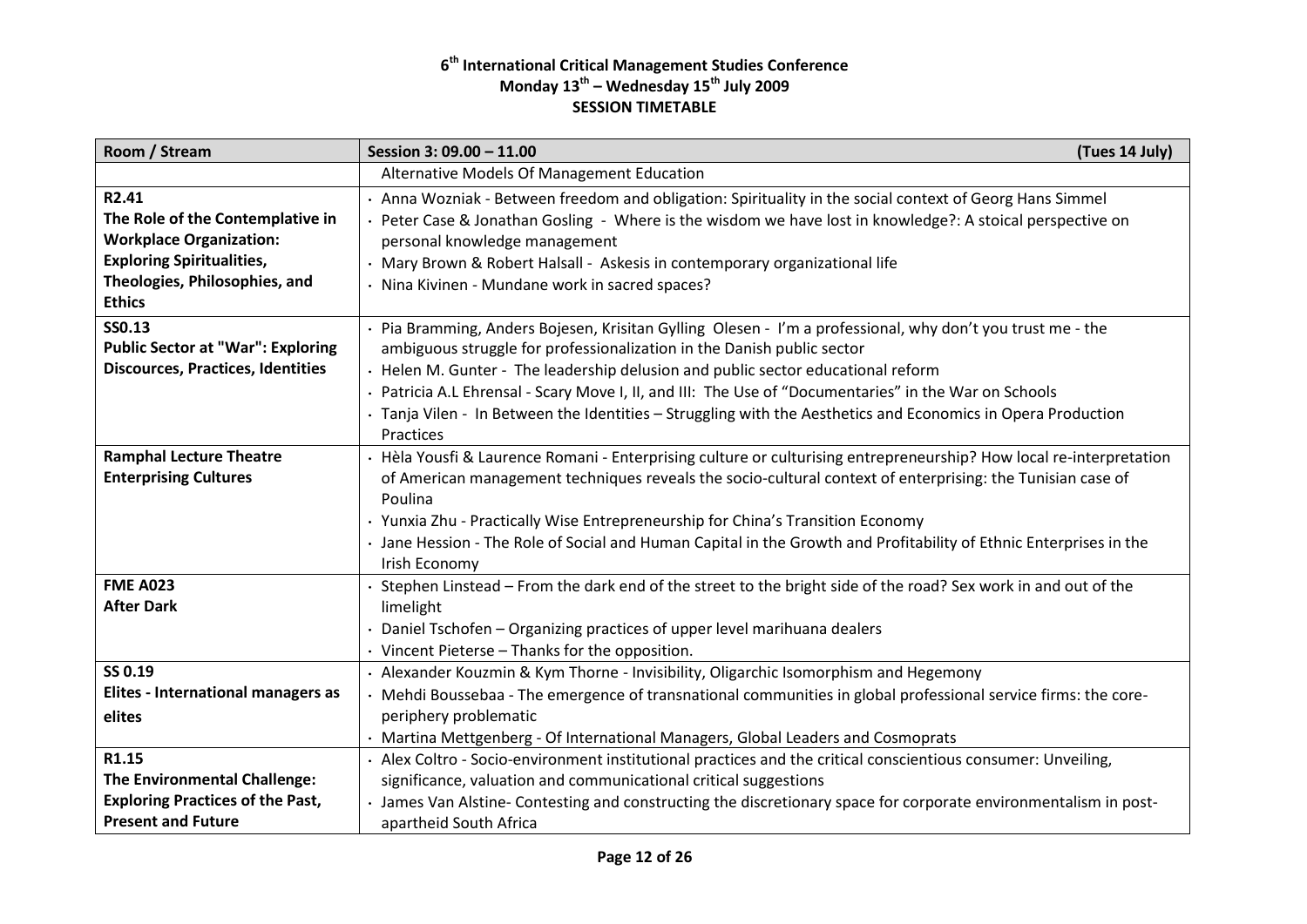| Room / Stream | Session 3: 09.00 - 11.00                                                                                | (Tues 14 July) |
|---------------|---------------------------------------------------------------------------------------------------------|----------------|
|               | Siddhartha Dabhi & Steffen Böhm - Clean Development/ Dispossession Mechanism (CDM): Evidence from India |                |
|               | <b>COFFEE BREAK</b>                                                                                     |                |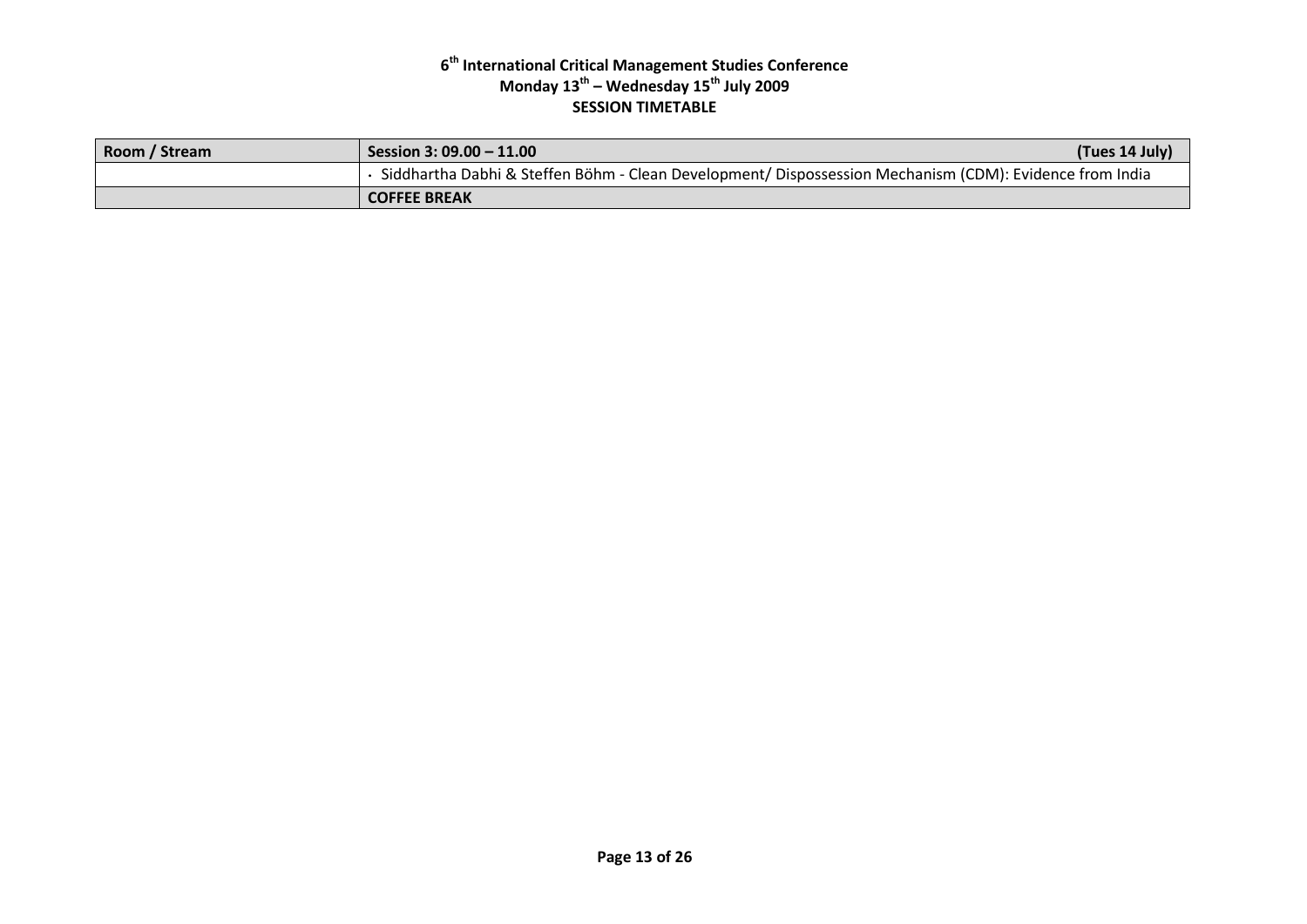| Room / Stream                            | Plenary 2: 11.30 - 13.00     | (Tues 14 July) |
|------------------------------------------|------------------------------|----------------|
| <b>Ramphal Lecture</b><br><b>Theatre</b> | Marta Calas & Linda Smircich |                |
|                                          | <b>LUNCH</b>                 |                |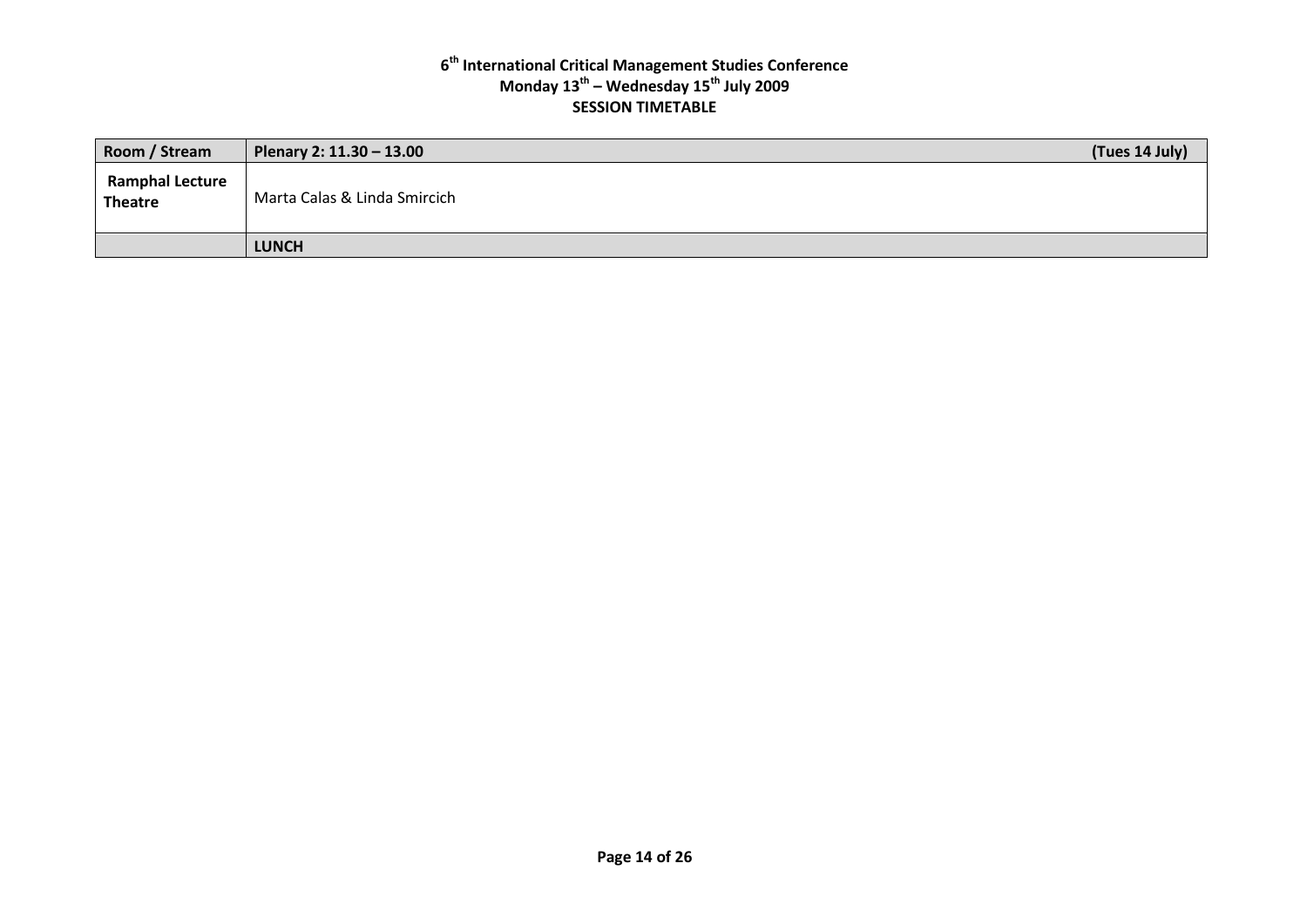| Room / Stream                           | Session 4: 14.00 - 16.00                                                                                                        | (Tues 14 July) |
|-----------------------------------------|---------------------------------------------------------------------------------------------------------------------------------|----------------|
| SS 0.11                                 | · Dan Kärreman - Leadership and coercion: The leader as a bully                                                                 |                |
| Self-Interest and the Self-             | · Helen Nicholson - There is an 'I' in family: Exploring self-interest and resistance in a family owned and managed             |                |
| <b>Interested: Cynicism, Narcissism</b> | firm                                                                                                                            |                |
| and Vanity in Organization              | · Michael Pedersen, Anders Raastrup Kristensen & Rasmus Johnsen - A career is nothing without a personal life': On              |                |
|                                         | cynicism, work-life balance and Dexter the serial killer                                                                        |                |
|                                         | • Peter Fleming - Closing up and summarizing                                                                                    |                |
| R1.04                                   | Kaveh Farhadi & Seyed Hamid Reza Rahmani -Moral Co-operative Behaviour in Agricultural Economics of Iranian                     |                |
| <b>Open Stream</b>                      | Peasants' Society                                                                                                               |                |
|                                         | Hsu - The meaning and meaninglessness of $CSR$ – a case study in China                                                          |                |
|                                         | Juliane Reinecke - The Ethical Economy and Fair Trade - The Commodification of Responsibility or New Politics of<br>Resistance? |                |
|                                         | Ingo Winkler: Regulating Identities via Corporate Codes of Ethics: Analyzing the Codes of the German Dax30-                     |                |
|                                         | Companies                                                                                                                       |                |
|                                         | Masoud Shadnam - Critical Management Studies on Morality in Organizations: A Review and Theory Development                      |                |
| <b>SS0.03</b>                           | Niels Christian Nickelsen - Organizational memory and multi-professionalism - making connections at a hospice                   |                |
| <b>Organizational Memory, History</b>   | Patrick Reedy -From Collective Struggle to Customer Service: The story of how self help and mutual aid were                     |                |
| and Forgetting                          | suppressed by the establishment of the welfare state and then co-opted by market managerialism                                  |                |
|                                         | · Paul duGay - In Defence of Mandarins, or recovering the 'core business' of public management                                  |                |
| <b>SS0.18</b>                           | · Julia Richardson- Flexwork in Canada: Coping with dis-ease                                                                    |                |
| <b>Whole Lives</b>                      | · Susanne Tietze & Gill Musson- Images of identity work: insights from an empirical study of home-located producers             |                |
|                                         | · Jana Costas -I don't feel like a whole person: shifting workplace boundaries and experiences of liminality                    |                |
|                                         | Dalvir Samra-Fredericks - The Retrieval of Character? - Managerial elites and the parameters for virtue and moral               |                |
|                                         | agency                                                                                                                          |                |
|                                         | · Cecile Rozuel - The Moral Threat of Compartmentalization                                                                      |                |
|                                         | Kristine Vedal Storkersen - Living one life - working another                                                                   |                |
| <b>FMEa005</b>                          | · Dev K. Dutta and Akbar Saeed - From Space to Imaginative Space: Re-presenting the Global in International                     |                |
| The Impact of Critical                  | Management                                                                                                                      |                |
| <b>Management Studies on</b>            | Gordana Pesakovic & Olivia C. Saunders - Negotiated Foreign Direct Investment: A Case Study of The Bahamas                      |                |
| <b>International Business</b>           | · Jonathan Murphy - Beyond criticism: towards alternatives                                                                      |                |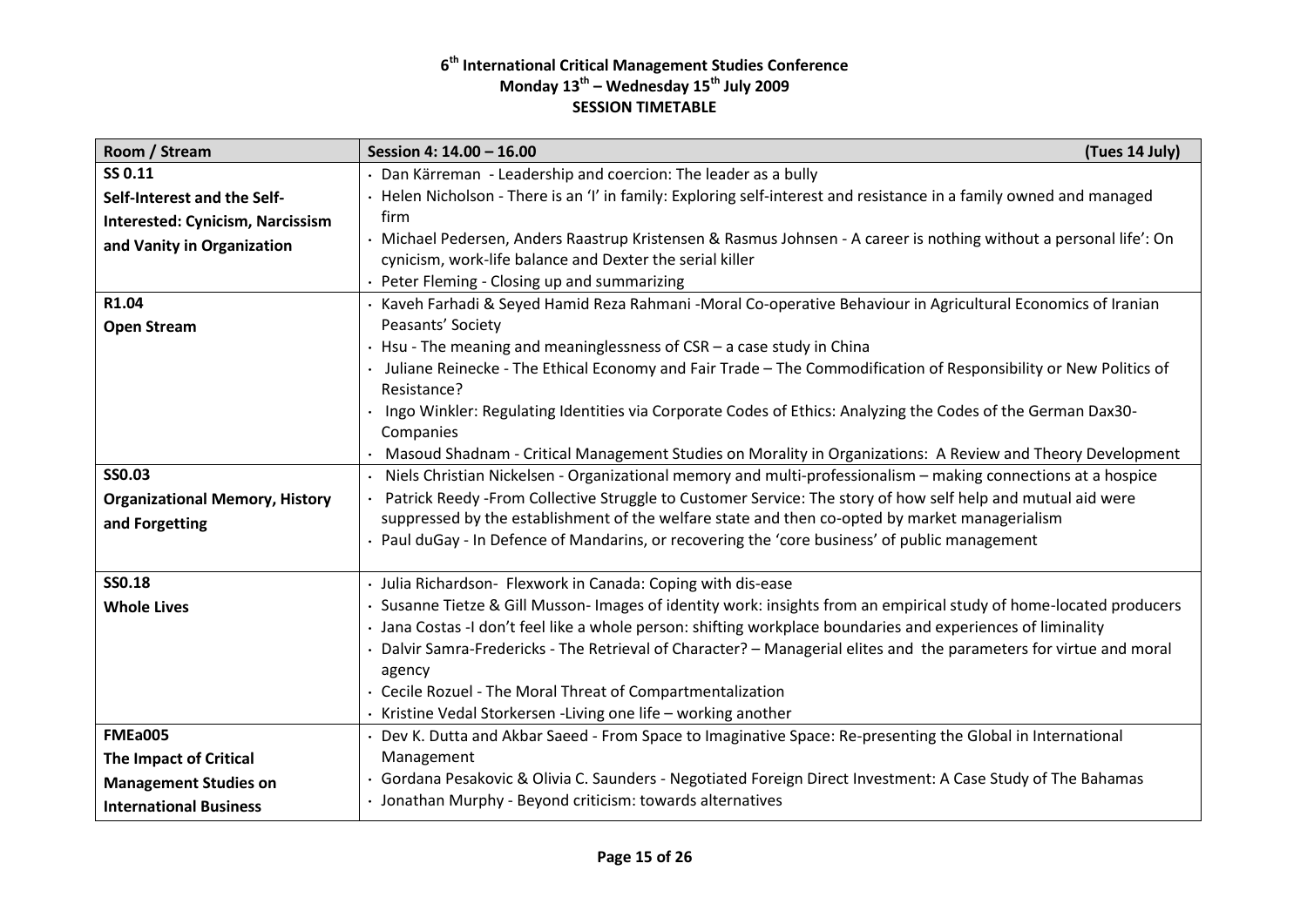| Room / Stream                             | (Tues 14 July)<br>Session 4: 14.00 - 16.00                                                                                                                     |
|-------------------------------------------|----------------------------------------------------------------------------------------------------------------------------------------------------------------|
| R1.03                                     | · Burkard Sievers - 'Before the surrogate of Motivation: Motivation and the meaning of work in the Golden Age of                                               |
| Violence, individuals and                 | the American whaling industry'                                                                                                                                 |
| organizations: psychodynamic              | · Gabriella Braun - 'Cutting extremes'                                                                                                                         |
| perspectives                              | Annette Clancy & Russ Vince - 'Telling the truth - a psychodynamic reflection on disappointment, satisfaction and<br>organisational violence'                  |
| R1.13                                     | · Marius Janson and Dubravka Cecez-Kecmanovic - Groupware in the Workplace - Between Indoctrination and                                                        |
| What's critical about IS?                 | Emancipation                                                                                                                                                   |
|                                           | Dimitra Skoumpopoulou, Teresa Waring and David Wainwright - Emancipatory practice and Enterprise Resource<br>Planning (ERP) systems implementation             |
|                                           | . Marie Eneman, Alisdair Gillespie and Bernd Carsten Stahl - A Critical Examination of the Regulation of Virtual Child                                         |
|                                           | Pornography                                                                                                                                                    |
|                                           | · Akbar Saeed, Dev Dutta and Abhijit Gopal - The role of EHR visions in transforming the Canadian healthcare system                                            |
| SS0.17                                    | · Thomas Lopdrup-Hjorth - Enterprise: Governmental Rationality in the Control Societies?                                                                       |
| <b>From Governmentality to</b>            | Giovanni Leghissa - Managementality as a Form of Naturalism: Towards a genealogy of the neo-liberal                                                            |
| Managementality - And back                | governmentality                                                                                                                                                |
| again                                     | · Richard Ek - Servicecamps                                                                                                                                    |
|                                           | Bogdan Costea, Norman Crump, & Kostas Amiridis - Is human resourcefulness infinite? A commentary on<br>derecognition of finitude in contemporary managerialism |
| R3.41                                     | Jackie Ford - Turning to the mother? Feminist object relations theory and its contribution to Critical Management                                              |
| Psychoanalysis, Sex, Sexuality            | Studies and the study of organisations                                                                                                                         |
| and Gender in Organization                | · Marianna Fotaki - No woman is better than a man (in academia) - findings from an empirical study                                                             |
| <b>Studies</b>                            |                                                                                                                                                                |
| SS0.10                                    | Goranova, Arora & Reed - Corporate Governance and Upper Echelons: Evidence from the Financial Crisis                                                           |
| <b>Critical perspectives on corporate</b> | · Gwilliam & Marnet - Audit Within the Corporate Governance Paradigm: a Cornerstone Built on Shifting Sand?                                                    |
| governance                                | · Roberts - 'Strategic Value Accountability' - the mediating role of the board                                                                                 |
|                                           | · Tan - An Examination of the Mechanisms and Devices Deployed by Sell-Side Financial Analysts in Evaluations of                                                |
|                                           | Corporate Governance                                                                                                                                           |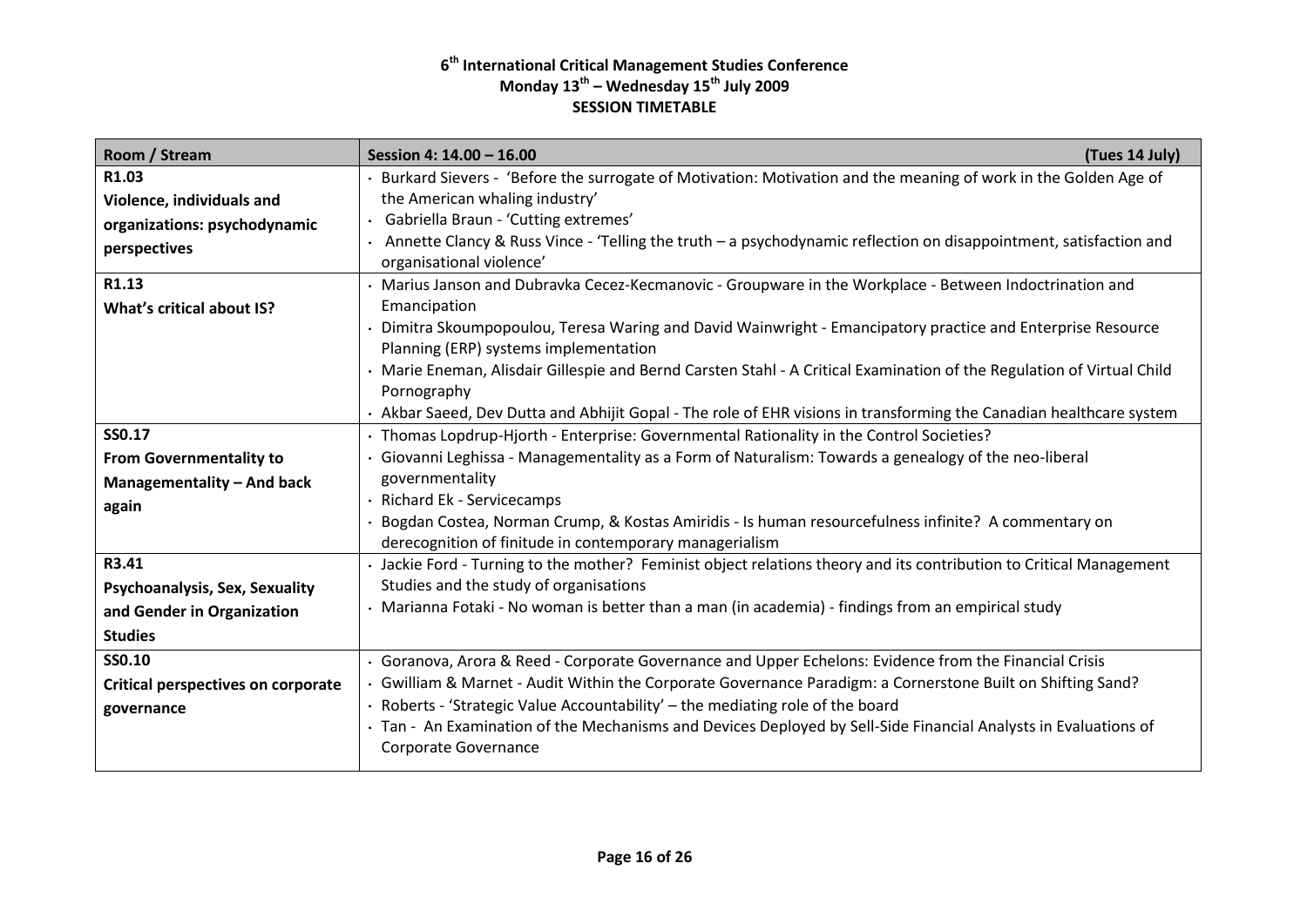| Room / Stream                           | Session 4: 14.00 - 16.00                                                                                                    | (Tues 14 July) |
|-----------------------------------------|-----------------------------------------------------------------------------------------------------------------------------|----------------|
| <b>SS0.08</b>                           | Sinha Shuchi - Self, work and meaning: A study of Indian call centre employees                                              |                |
| <b>The Meaning Of Work</b>              | Anders Buch & Vibeke Andersen - Stabilizing identities in knowledge work                                                    |                |
|                                         | Robin Remke - Making work happen: Meaningfulness as a tool for workplace resistance and transcendence                       |                |
|                                         | Roland, Szilas, Henriett Primecz, Katalin Bacsi, Sara Csillag, Csaba Kiss & Andrea Toarniczky - Meaning of work at          |                |
|                                         | "employee friendly" organizations in Hungary                                                                                |                |
| R0.12                                   | Keith Hooper, Samir Ayoub & Rowena Sinclair - Accountability & Uniformity in French Charities: Identifying the              |                |
| <b>Accountability and</b>               | Problems                                                                                                                    |                |
| Accounterability                        | Mark S. Bettner, Ann-Christine Frandsen & Elton G. McGoun - Listening to Accounting                                         |                |
|                                         | Alan Lowe & Joanne Locke - Interactive Data in Financial Reporting: The Construction of the Non-Professional<br>Investor    |                |
|                                         | Bill Huckstep & Rachel Baskerville - The Financial Reporting Accountability of the Global Economic Multilaterals            |                |
|                                         | Professor Lee D. Parker - The Business Case for Corporate Social Responsibility: British Industrial Pioneers                |                |
| R0.14                                   | Rohit Varman - Contested Representations: Understanding Contradictions in Postcolonial Advertising                          |                |
| Postcolonialism, Development &          | Vinícius Brei & Steffen Böhm- '1L=10L for Africa': Ethical Capitalism, Development and the Marketing of 'Good'              |                |
| Globalisation                           | William De Maria - Constructing and Deconstructing Corruption: War Notes on the Clash between Economics and<br>Ethnography  |                |
|                                         | · Asad Aman & Gillian Hopkinson - Hegemony through narratives in a B2B relationship in a former western colony:<br>Pakistan |                |
| <b>SS0.13</b>                           | · Jean Matthews & Paul T. Thomas - Discursive Warfare in the NHS? A Foucauldian Exploration of Dispotif Power               |                |
| <b>Public Sector at "War":</b>          | Ronald Hartz, Andrea Fried & Elke Weik - Discussion - Perspectives of Critical Public Management Studies                    |                |
| <b>Exploring Discources, Practices,</b> | Laurant Taskin - Is telework in a bureaucratic environment something conventional?                                          |                |
| <b>Identities</b>                       | Rachael Finn, Mark Learmonth & Patrick Reedy - 'Teams': The very idea                                                       |                |
| <b>Ramphal Lecture Theatre</b>          | Dr. María Luisa Esteban-Salvador, M.P. Blasco Burriel, I. Brusca-Alijarde, V. Condor-López & M. Labrador-Barrafón -         |                |
| <b>Enterprising Cultures</b>            | Women-owned businesses: an exploratory analysis                                                                             |                |
|                                         | Emília Fernandes & Carlos Cabral-Cardoso - Respect", "will" and "women-others": Playing the "in-between" role in            |                |
|                                         | the discursive construction of gendered and entrepreneurial subjectivities                                                  |                |
|                                         | · Cristian Eugenio Orellana Pino - The Power Of The Gender Towards The Innovation Process: Enterprising Speech              |                |
|                                         | Perspectives In Chile                                                                                                       |                |
|                                         | Frances Tomlinson, Hilary Farnworth, Kiran Kalsi, Fiona Colgan, & Ann Reynard - Talking about my generation':               |                |
|                                         | narratives of continuity and change in the production of women 'olderpreneurs'                                              |                |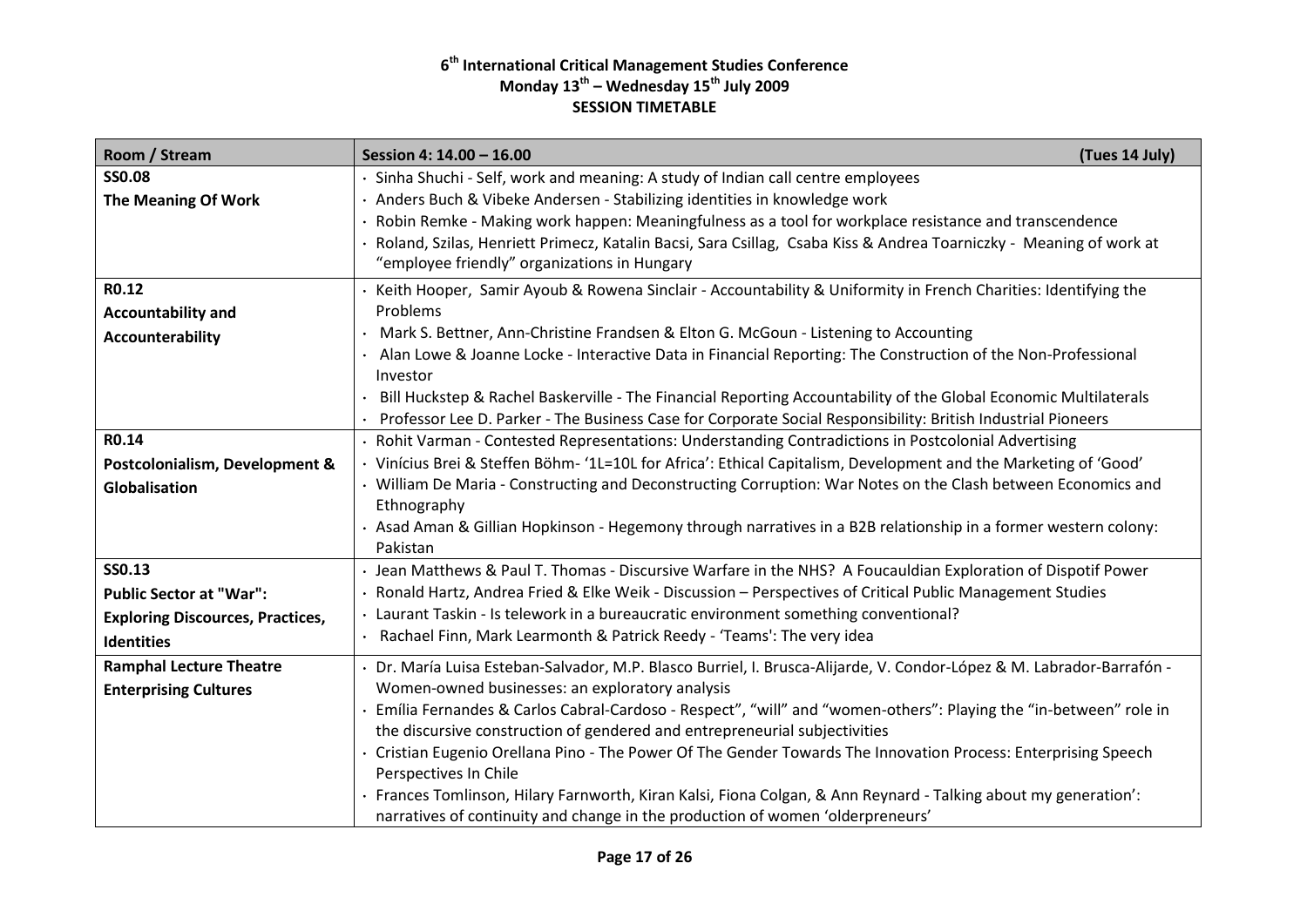| Room / Stream                             | Session 4: 14.00 - 16.00<br>(Tues 14 July)                                                                     |
|-------------------------------------------|----------------------------------------------------------------------------------------------------------------|
| <b>FME A023</b>                           | · David Weir - "Here it comes! Here comes the night!"                                                          |
| <b>After Dark</b>                         | · Heather Hopfl - Norton by night: A photo-ethnographic study of Norton village                                |
|                                           | · Tony O' Shea - After Dark: The local bar                                                                     |
|                                           | · Hugo Letiche - "Shadows on San Saturnin"/provisional title                                                   |
| SS0.19                                    | · Voicu Sucala - Elites on transition: post-communist experience                                               |
| <b>Elites - National studies of elite</b> | Francois-Xavier Dudouet, Eric Gremont & Antoine Vion - Eurozone's Business Networks                            |
| formation in the contemporary             | · Marieke van den Brink & Yvonne Benschop - Recruitment of elites: symbolic capital at work                    |
| period                                    |                                                                                                                |
| R1.15                                     | · Thereza Raquel Sales de Aguiar & Jan Bebbington - The UK ETS influence on Global Climate Disclosure: A Study |
| <b>The Environmental Challenge:</b>       | <b>Exploring Institutional Pressures</b>                                                                       |
| <b>Exploring Practices of the Past,</b>   | . Andrew Hoffman - Structure and Role Heterogeneity in Organizational Fields: Evolving Board Interlocks in the |
| <b>Present and Future</b>                 | <b>Environmental Movement</b>                                                                                  |
| <b>SS0.20</b>                             | Workshop - 99 Revisiting CMS Manifestos: Challenging to Rebuild - A Debate and Workshop.                       |
| Workshop                                  | · Cynthia Dereli                                                                                               |
| <b>Revisiting CMS Manifestos:</b>         | Neal Lawson                                                                                                    |
| <b>Challenging to Rebuild - A</b>         | <b>Elizabeth Rivers</b>                                                                                        |
| <b>Debate and Workshop</b>                | Simon Western                                                                                                  |
|                                           | · Peter Stokes                                                                                                 |
|                                           | · Andre Spicer                                                                                                 |
| SS0.09                                    | • Workshop 98 - Industrial Relations and CMS                                                                   |
| Workshop                                  | · Introductory remarks - Melanie Simms                                                                         |
| <b>Industrial Relations and CMS</b>       | Papers x 4: (Each session: 20 min presentation, 10 min Q&A)                                                    |
|                                           | · Peter Ackers                                                                                                 |
|                                           | · Ed Heery                                                                                                     |
|                                           | · Peter Blok                                                                                                   |
|                                           | · Ray Holger                                                                                                   |
|                                           | Roundtable discussion (45 minutes):                                                                            |
|                                           |                                                                                                                |
|                                           |                                                                                                                |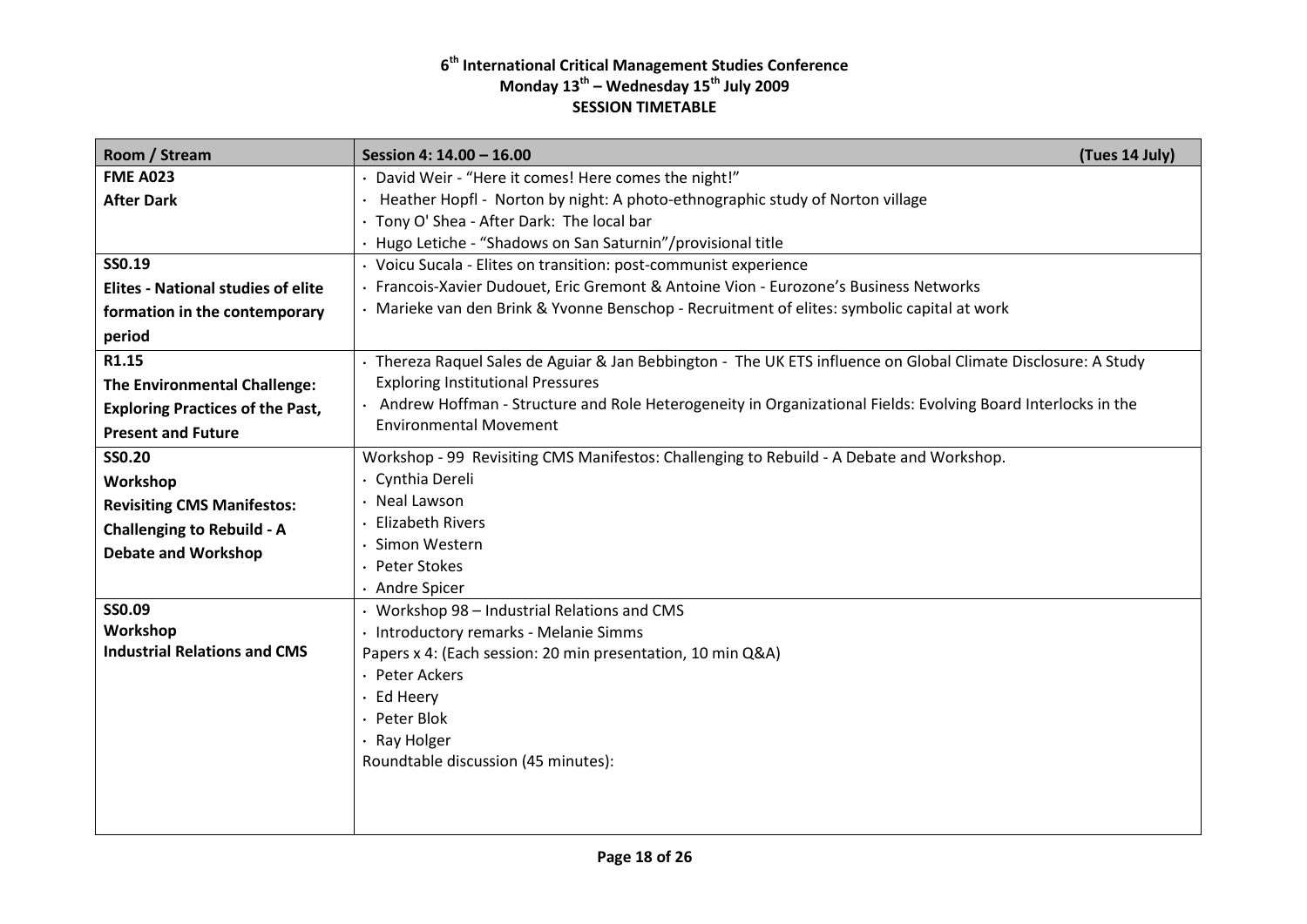| Room / Stream | Session 4: 14.00 - 16.00                    | (Tues 14 July) |
|---------------|---------------------------------------------|----------------|
|               | $\cdot$ Themes of papers                    |                |
|               | · Engagement with CMS                       |                |
|               | Future links between IR and CMS communities |                |
|               | <b>COFFEE BREAK</b>                         |                |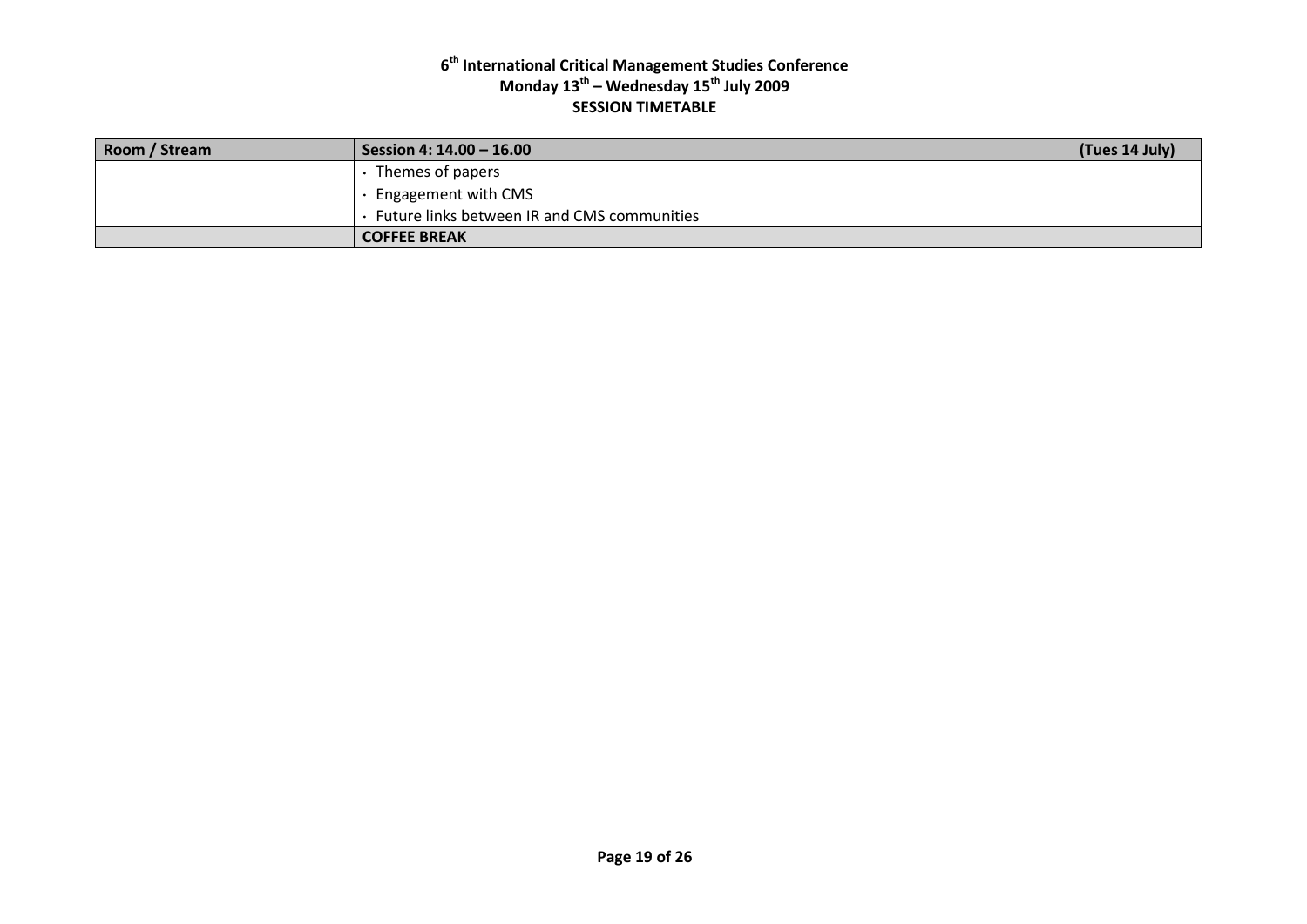| Room / Stream                            | Session 5: 16.30 - 18.30<br>(Tues 14 July)                                                                                       |
|------------------------------------------|----------------------------------------------------------------------------------------------------------------------------------|
| R1.04                                    | · Luc K. Audebrand - (Re)Introducing the Fourth Institutional Pillar: Cathetic Manipulation by Media during Early                |
| <b>Open Stream</b>                       | <b>Stages of Field Structuration</b>                                                                                             |
|                                          | · Harry J. Van Buren III - Rank-and-File Employees as a Commons: A Critical Perspective on Justice for Low Wage                  |
|                                          | Workers                                                                                                                          |
|                                          | · Adam Rostis - Crisis, the Case Study, and Critical Management Education                                                        |
|                                          | · Giuseppe Scaratti, Silvio Ripamonti, & Mara Gorli - Practice-based paths for inquiring and assessing in organization           |
| <b>SS0.03</b>                            | · Hugo Gaggiotti - Airbrushing Organizational Memory                                                                             |
| <b>Organizational Memory, History</b>    | Kostas Amiridis - The ethos of business, work and technology in Ernst Jünger's novel 'The Glass Bees' (1957)                     |
| and Forgetting                           | · James Latham, Robert Jones & Michela Beta - The Price of our Desire for Stability and Order: An analysis of                    |
|                                          | Logocentric Bonding Processes                                                                                                    |
| <b>SS0.18</b>                            | Stream Plenary - Where and What Next?                                                                                            |
| <b>Feminism and Critical Race</b>        |                                                                                                                                  |
| <b>Theory</b>                            |                                                                                                                                  |
| <b>SS0.20</b>                            | · Mehmet Eymen Eryılmaz & Ali Fehmi Ünal - A Test of the "Contingent Ideologicalization of Managerial Tools" Thesis in           |
| <b>Critical Perspectives on Strategy</b> | the Turkish Academic Balanced Scorecard Literature Context                                                                       |
| as Discourse and Practice                | Pekka Pälli & Esa Lehtinen - Reconstructing strategy: Constructing and employing written and spoken genres in<br>meeting talk    |
|                                          | · Virpi Sorsa & Eero Vaara - Strategy as authoring, editing and translation: Implications on subjectivity and power              |
|                                          | Pete Thomas & Owen Leeds - Rhetorical and Discursive Strategies in the Preservation of the Strategic Management<br>Discipline    |
|                                          | · Halina Brown & Martin de Jong - Contested Governance in International Business: the Case of the Global Reporting<br>Initiative |
| R1.03                                    | • Holly Marsh - Identity as a 'whole life' project: the case of retirement                                                       |
| <b>Whole Lives</b>                       | · Christian Gaertner - Whole lives: mind, body and practices                                                                     |
|                                          | Stephen Sloane - The role of the organizational participant as revealed by film stories                                          |
| R1.13                                    | · Carole Brooke, Simon Parker & Bernd Carsten Stahl - Heinz Klein's Contribution to IS, CMS, and CSISR?                          |
| What's critical about IS?                | Elena Raviola - Organizing technological change without changing technologies                                                    |
|                                          | · Eric Faÿ - A critical approach of 'virtual organisation'                                                                       |
|                                          | · Panel - What's critical? Summary and reflection                                                                                |
|                                          |                                                                                                                                  |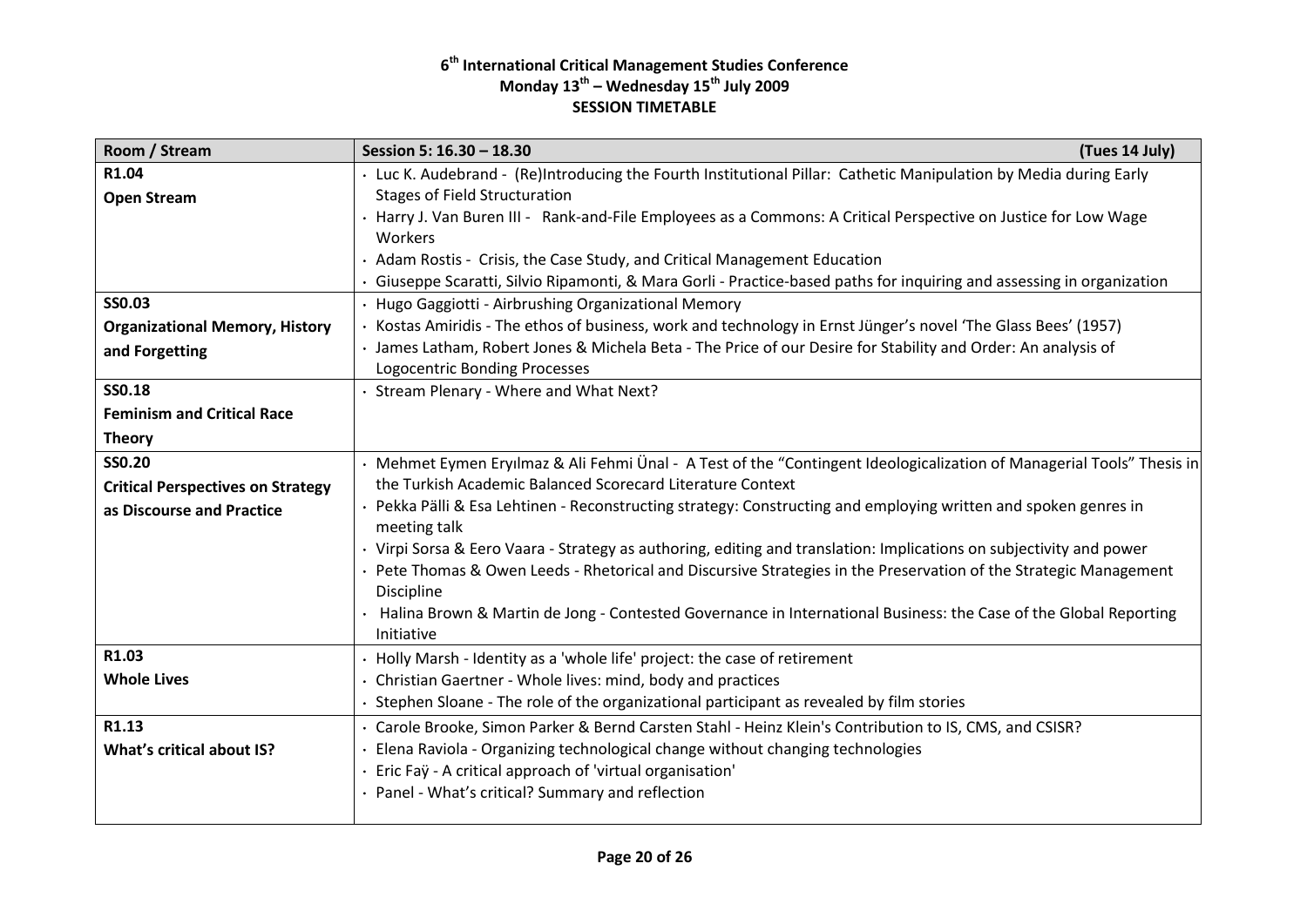| Room / Stream                    | Session 5: 16.30 - 18.30<br>(Tues 14 July)                                                                                     |
|----------------------------------|--------------------------------------------------------------------------------------------------------------------------------|
| <b>SS0.28</b>                    | · Marcio S. Rodrigues, Rosimeri C. da Silva & Eloise Helena Dellagnelo - About the Enterprise, the Entrepisation               |
| <b>Critical International</b>    | process and its Reflexes on Brazilian Cultural Organizations                                                                   |
| <b>Management: A Perspective</b> | · Marcelo M. F. Vieira, Rosimeri C. da Silva & Andreu Solé - From International Differences to Dialogue Analysis and           |
| from Latin America               | Propositions on Possibilities of Organizing                                                                                    |
|                                  | · Marcela P. Mandiola Controneo - Critical Management Studies from Latin America: A Liberation Genealogy                       |
| SS0.17                           | · Penelope Tuck - The emergence of the Tax Official into a 3 "d" T Shaped Knowledge Expert                                     |
| <b>From Governmentality to</b>   | Tim Freeman - UK public-sector leadership discourses: A Q-method study                                                         |
| Managementality - And back       | · Virpi Sorsa, Martin Fougère and Eero Vaara - Governmentality: Managing the Population through Outsourcing                    |
| again                            | Responsibility                                                                                                                 |
|                                  | · Maria Gustavson - Governing free healthcare employees through recommendations at the Finnish Ministry of Social              |
|                                  | Affairs and Health                                                                                                             |
|                                  | · Camilla Sløk, - The Managementality and the shaping of the child in contemporary school governing                            |
| SS0.09 The power and emotion     | · Dana Cosby-Simmons - Pushing beyond ROI: Empowering women through company sponsored development                              |
| of Human Resource                | programmes.                                                                                                                    |
| <b>Development-A critical</b>    | · Daniel Pereira Andrade - Immaterial work under the emotional control: the rise of emotional intelligence's                   |
| perspective                      | inequality                                                                                                                     |
|                                  | · Jamie L. Callahan - Management or manipulation? Emotions within the context of leadership                                    |
|                                  | Simon Kelly - Horses for Courses: Navigating new discourses of authentic leadership and self-development                       |
| SS0.10                           | Brunninge, Helin, Larsson & Melin - The Meaning and Influence of Ownership - Exploring governance practice from                |
| <b>Critical perspectives on</b>  | a social perspective<br>Steger & Kranz - Bringing the employee back inEmployee stock-ownership from the employees' perspective |
| corporate governance             | · Chiu - The Meaning of Share Ownership- A Theoretical and Critical Examination of Certain Aspects of Shareholder              |
|                                  | Activism                                                                                                                       |
|                                  | du Boys - Government as shareholder in listed companies: consequences on performance, governance and                           |
|                                  | repartition of power between stakeholders                                                                                      |
| <b>SS0.08</b>                    | Norman Crump & Bogdan Costea - The idea of the 'therapeutic habitus' in the construction of meaning in                         |
| The Meaning Of Work              | contemporary work                                                                                                              |
|                                  | · Carolyn Hunter - Emotional Spaces: 'Fun' Workplace Cultures and Email Humour                                                 |
|                                  | Peggy Wallace - Digging Ditches: Women Professional Accountants Question the Value of Work Performed in Public                 |
|                                  | <b>Accounting Firms</b>                                                                                                        |
|                                  | · Michelle French - The Alignment between Personal Meaning and Organizational Mission among Executives                         |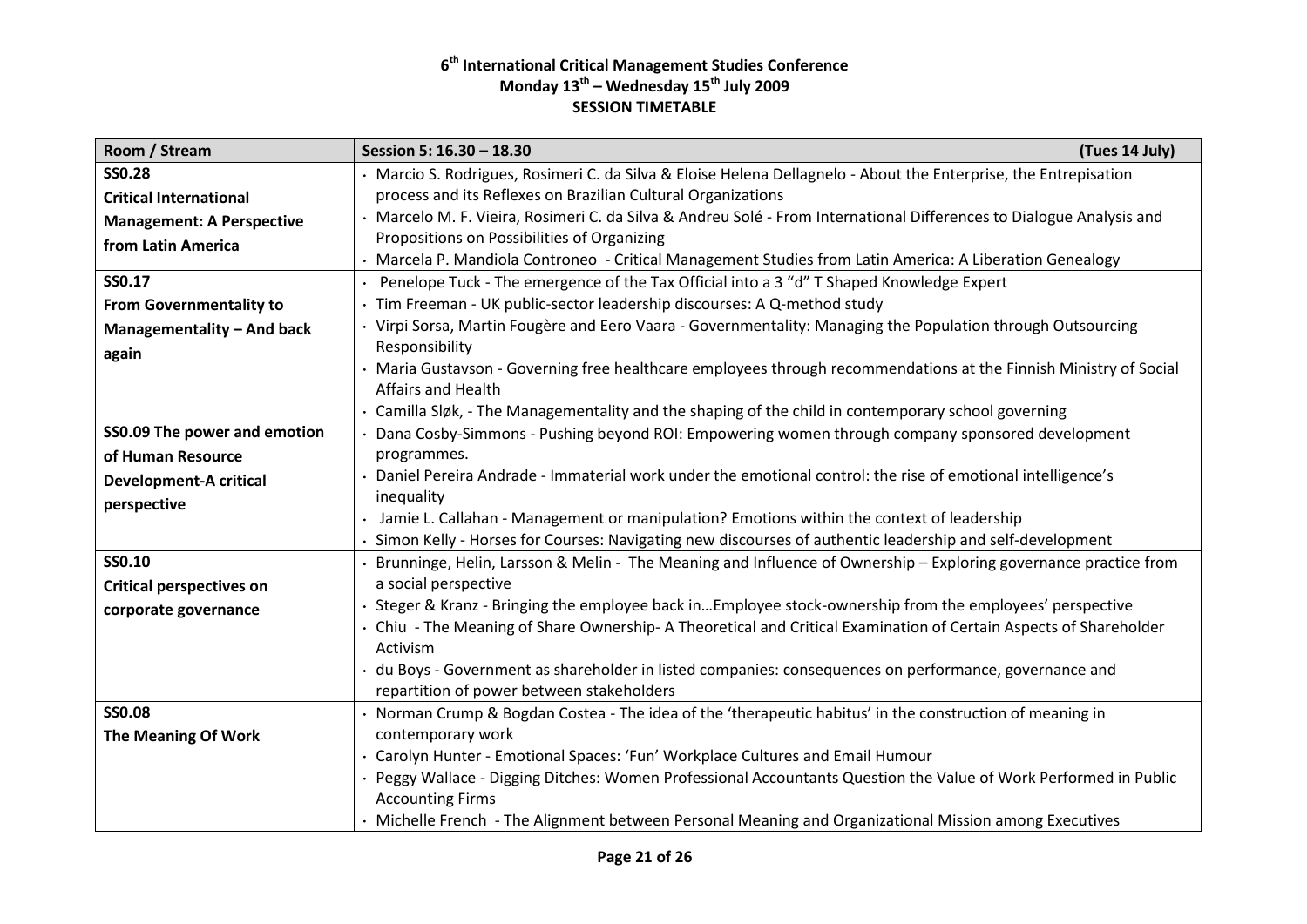| Room / Stream                           | (Tues 14 July)<br>Session 5: 16.30 - 18.30                                                                       |  |
|-----------------------------------------|------------------------------------------------------------------------------------------------------------------|--|
|                                         | · Bradley Rolfe & Steven Segal - Opening up the Space of Project Management: An Existential Hermeneutic Approach |  |
| R0.12                                   | · David Bevan & Martin Messner - Responsibility accounting and controllability: a deconstructive reading         |  |
| <b>Accountability and</b>               | Jesse Dillard - An Ethic of Accountability                                                                       |  |
| Accounterability                        | Glen Lehman - Objectivity and Accounting: Towards a Green and Just Society                                       |  |
|                                         | · John Francis McKernan - The Aporia of Accountability                                                           |  |
|                                         | · Geoffrey Lightfoot & Jean-Luc Moriceau - Shareholder Accountability: the unknown ideal                         |  |
| R0.14                                   | · Qi Xu - The political economy of voice: what happens when an 'essentialised China' has lost its grip?          |  |
| Postcolonialism, Development &          | · Deirdre Tedmanson - 'Lukautim Bus': Save Our Forests!                                                          |  |
| Globalisation                           | · Patrick Sullivan - Beyond Black and White - A Framework for Overcoming Strategic Threats in Remote Australia   |  |
|                                         | $\cdot$ Conclusion and future plans                                                                              |  |
| R2.41                                   | · Dian Marie Hosking - Centering the path: Organizing the Buddhist way                                           |  |
| The Role of the Contemplative           | Jose Bento de Silva - The spiritual exercises of St. Ignatius of Loyola: A control mechanism?                    |  |
| in Workplace Organization:              | Rene Brohm & Peter Case - Reconsidering organizational participation: A Buddhist perspective                     |  |
| <b>Exploring Spiritualities,</b>        | Rachel Wolfgramm & Cheryl Waetford - Accessing the Contemplative from a Maori Perspective                        |  |
| Theologies, Philosophies and            | Barbara Bigelow & Margarete Arndt - Identifying and suspending taken-for-granted assumptions: The practice of    |  |
| <b>Ethics</b>                           | dialogue                                                                                                         |  |
| SS0.19                                  | Jonathan Murphy - How would you map the global elite?                                                            |  |
| <b>Elites - International elites</b>    | Mairie Maclean, Charles Harvey, Robert Chia - Reflexivity amongst business elites: a Bourdieusian perspective    |  |
|                                         | Christian Schmidt-Wellenburg - Elite formation as symbolic closure: analyzing the management discourse from a    |  |
|                                         | Bourdieusian perspective                                                                                         |  |
|                                         | Glenn Morgan - Summary and Overview                                                                              |  |
| R1.15                                   | Bobby Banerjee & Annabel-Mauve Bonnefous - Limits of green management: towards an environmental governance       |  |
| The Environmental Challenge:            | framework                                                                                                        |  |
| <b>Exploring Practices of the Past,</b> | Kalim U. Shah - Mirror, mirror on the wall, who's the greenest of them all?                                      |  |
| <b>Present and Future</b>               | Steffen Böhm, Andrew Hoffman & Siddhartha Dabhi - Conclusions                                                    |  |
| <b>Ramphal Lecture Theatre</b>          | Workshop - 99 Revisiting CMS Manifestos: Challenging to Rebuild - A Debate and Workshop.                         |  |
| Workshop                                | Cynthia Dereli                                                                                                   |  |
| <b>Revisiting CMS Manifestos:</b>       | · Neal Lawson                                                                                                    |  |
| <b>Challenging to Rebuild - A</b>       | · Elizabeth Rivers                                                                                               |  |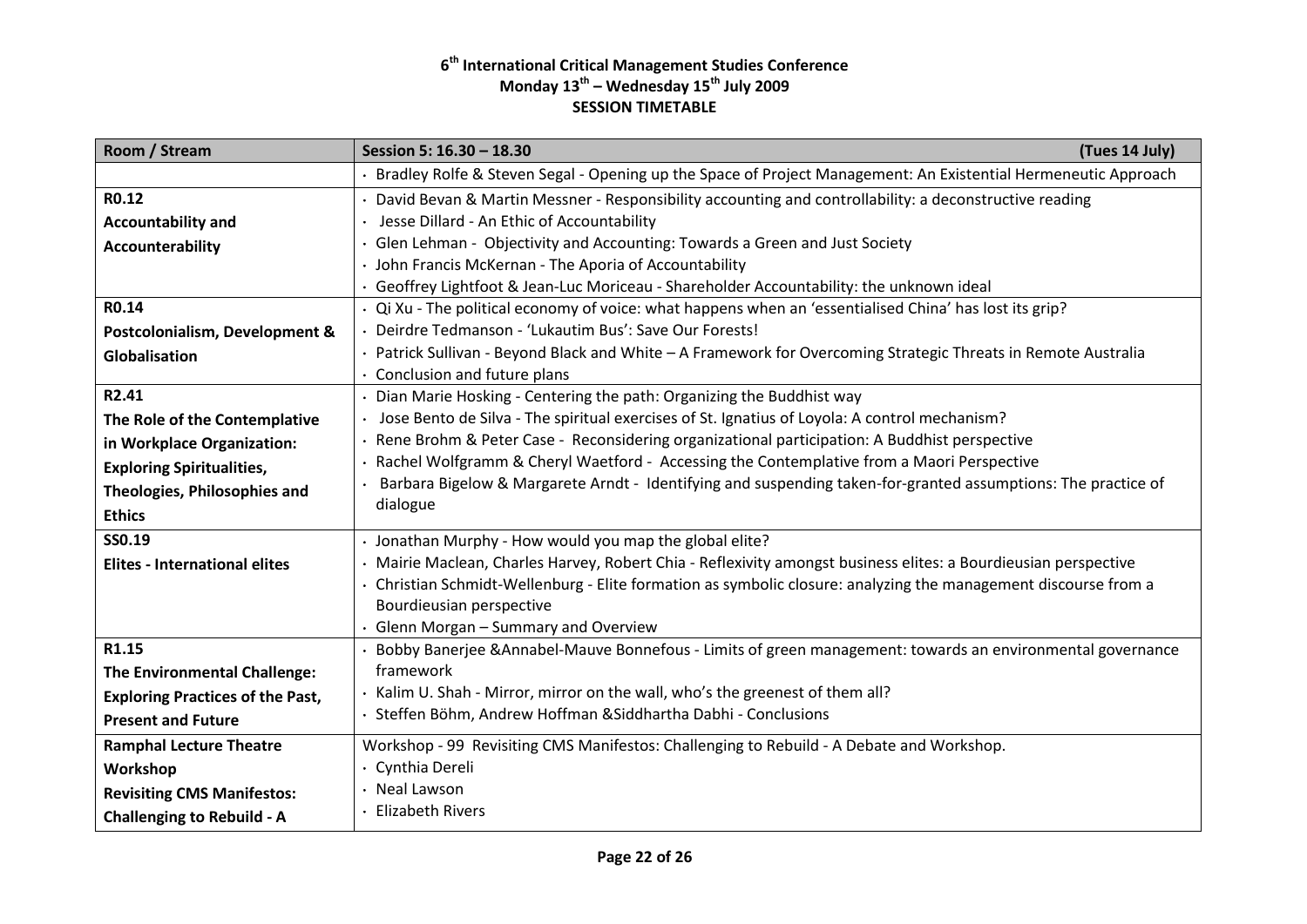| <b>Debate and Workshop</b>          | Simon Western                                                      |
|-------------------------------------|--------------------------------------------------------------------|
|                                     | · Peter Stokes                                                     |
|                                     | · Andre Spicer                                                     |
| SS0.13                              | Workshop 95 - Ephemera: Theory & politics in organization          |
| Workshop                            | Professor Martin Parker - University of Leicester                  |
| <b>Any Answers? CMS Responding</b>  | · Dr. Nceku Nyathi - The Open University                           |
| to the CMS Crisis                   | · Dr. Daniel King - Nottingham Business School                     |
|                                     | · Dr. Patrick Reedy - The University of Nottingham Business School |
|                                     | · Dr. Ishani Chandrasekara - Queen Mary                            |
|                                     | · Dr. Andre Spicer - Warwick Business School                       |
| SS0.11                              | Workshop 98 - Industrial Relations and CMS                         |
| Workshop                            | · Introductory remarks - Melanie Simms                             |
| <b>Industrial Relations and CMS</b> | Papers x 4: (Each session: 20 min presentation, 10 min Q&A)        |
|                                     | · Peter Ackers                                                     |
|                                     | $\cdot$ Ed Heery                                                   |
|                                     | · Peter Blok                                                       |
|                                     | $\cdot$ Ray Holger                                                 |
|                                     | Roundtable discussion (45 minutes):                                |
|                                     | $\cdot$ Themes of papers                                           |
|                                     | · Engagement with CMS                                              |
|                                     | • Future links between IR and CMS communities                      |
| 18.30-19.45                         | <b>DRINKS RECEPTION - SUPPORTED BY SAGE</b>                        |
| 20.00 onwards                       | <b>CONFERENCE DINNER</b>                                           |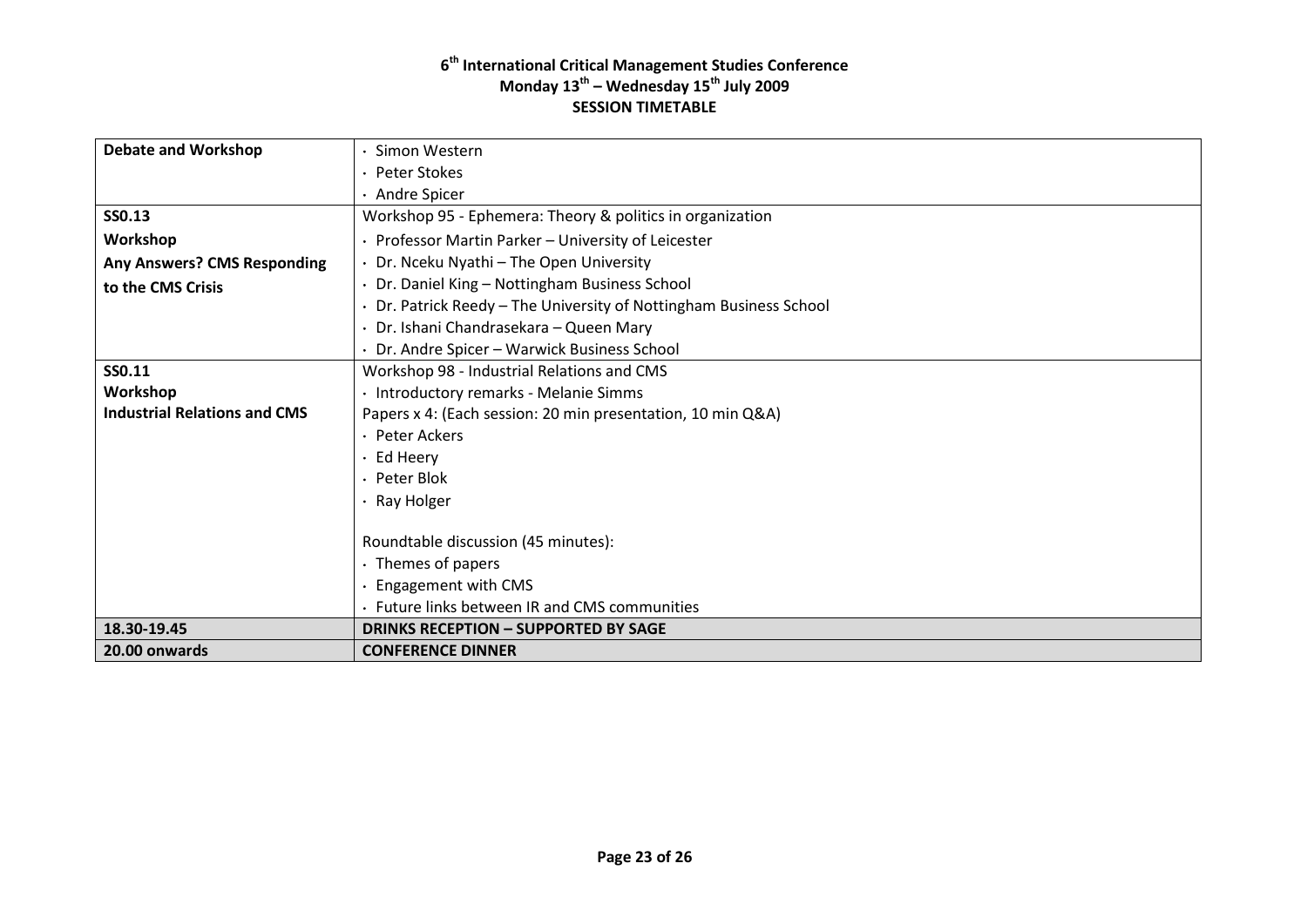| Room / Stream                             | Session 6: 09.00 - 11.00<br>(Wed 15 July)                                                                                                                         |
|-------------------------------------------|-------------------------------------------------------------------------------------------------------------------------------------------------------------------|
| R1.04                                     | E. Konstantinou and R Fincham - The gift of knowledge - applying a Maussian exchange framework to knowledge                                                       |
| <b>Open Stream</b>                        | sharing                                                                                                                                                           |
|                                           | Robert Jones, Michela Betta and James Latham - The lean empire strikes back - Employing the discourse of                                                          |
|                                           | 'learning' to suppress pluralism in a lean system                                                                                                                 |
|                                           | · Rowland Curtis - Inter-Views or a View from Nowhere? An Experiment in Method"                                                                                   |
| <b>SS0.03</b>                             | Rebecca Casbeard & Charles Booth - 'Slavery Heritage in Bristol: History, Memory and Forgetting.'                                                                 |
| <b>Organizational Memory, History</b>     | · Olof Brunninge, Björn Kjellander, Jenny Helin - Corporate Museums as Creators of Organizational Memory                                                          |
| and Forgetting                            |                                                                                                                                                                   |
| <b>SS0.20</b>                             | · Michele Girotto & Joan Mundet Hiern - Strategic language and micro-practices influence on strategy performance:                                                 |
| <b>Critical Perspectives on Strategy</b>  | A discursive approach to strategic planning process in the Higher Education Sector                                                                                |
| as Discourse and Practice                 | · Pikka-Maaria Laine & Johanna Moisander - Regimes of truth about strategy and strategizing – implications for                                                    |
|                                           | business development in an engineering firm                                                                                                                       |
|                                           | · Mikko Vesa - On the discursive recontextualization of practice; An ethnographic inquiry into World of Warcraft                                                  |
| R1.03                                     | Alison Pullen, Carl Rhodes, Margaret H. Vickers, Stewart Clegg & Alexandra Pitsis - 'Violent beginnings: Ethics and                                               |
| Violence, individuals and                 | justice in workplace bullying'                                                                                                                                    |
| organizations: psychodynamic              | · Victoria Bishop, Catherine Cassell & Helge Hoel - 'Understanding underreporting: An exploration of the                                                          |
| perspectives                              | underreporting of customer anti-social behaviour'                                                                                                                 |
|                                           | Cemal Iyem - 'Rich, successful and sexy: Bullying in football the case of Turkish professional footballers'                                                       |
|                                           | Olufemi A. Lawal - 'Psychodynamic roots of interpersonal violence among subordinates and superiors in Nigerian                                                    |
| <b>SS0.28</b>                             | Organizations'                                                                                                                                                    |
|                                           | · Ana Guedes & Alex Faria - International Management, Business and Relations: An Interdisciplinary Framework                                                      |
| <b>Critical International Management:</b> | Hernan C. Pulido- Martinez - Linking North-Atlantic psychological knowledge to the government of the South: The<br>"psy complex" at work in the Colombian context |
| A Perspective from Latin America          |                                                                                                                                                                   |
| SS0.17                                    | · Martin Fougère & Nikodemus Solitander - The Global Moral Management of Business Schools: A Governmentality                                                      |
| <b>From Governmentality to</b>            | Perspective on the Principles for Responsible Management Education                                                                                                |
| Managementality - And back                | · Rohit Varman - Understanding the Role of Devices and Spaces in Neoliberal Governmentality                                                                       |
| again                                     | Daniel King - Governmentality and Managementality in the Voluntary and Community Sector: Engagement, practice                                                     |
|                                           | and the work of freedom                                                                                                                                           |
|                                           | · Kenneth N. Ehrensal - Managementality and the Business School: On the Creation of Governable Bodies                                                             |
|                                           |                                                                                                                                                                   |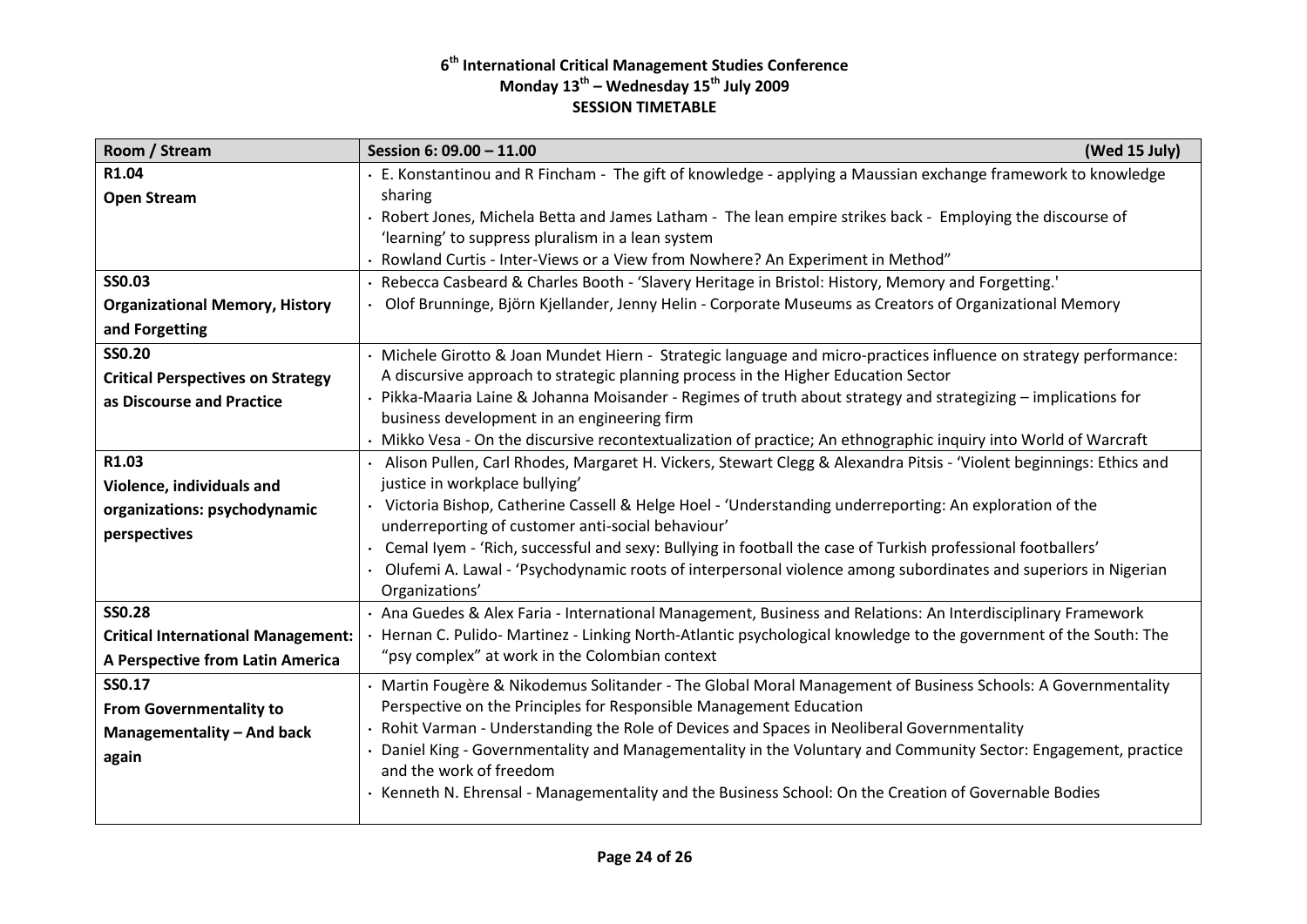| Room / Stream                             | Session 6: 09.00 - 11.00<br>(Wed 15 July)                                                                                                                  |
|-------------------------------------------|------------------------------------------------------------------------------------------------------------------------------------------------------------|
| SS0.09                                    | · Cemal İyem, Emel Çetinkaya, Yasemin Özdemir, & Sümeyra Alpaslan - The New Dimensions To Job Requirements                                                 |
| The power and emotion of                  | In Turkey: The Case Of Human Resources Magazines                                                                                                           |
| Human Resource Development-A              | David M. Kopp & Katie P. Desiderio - Training's woeful countenance                                                                                         |
| critical perspective                      | • Note: the rest of the time will be allocated to an open discussion of the stream                                                                         |
| SS0.10                                    | · Baskerville - Chiefs and Big Men: the utility of a tribal metaphor for corporate organizations                                                           |
| <b>Critical perspectives on corporate</b> | · Mohe & Birkner - Exploring the Use and Usefulness of Governance Mechanisms - The Case of Clients' Dealings with                                          |
| governance                                | Knowledge-intensive Suppliers                                                                                                                              |
|                                           | Sanderson and Siedl - Comply or Explain: The Flexibility of Corporate Governance Codes in Theory and in Practice                                           |
|                                           | • Wardrop - The role of the Press as mediator in the regulatory sphere of corporate governance                                                             |
| R0.12                                     | · Veer S. Varma Corporate Governance - Auditing, Accountability & Independence                                                                             |
| <b>Accountability and</b>                 | · Marco Guidi - Organizational Solutions to the Sharing of Property Rights Problems of Jointly-Owned Assets of the                                         |
| Accounterability                          | Firm                                                                                                                                                       |
|                                           | • Alex Arthur - Commercial language and the pursuit of truth: How to answer an ancient question                                                            |
|                                           | · Gunnar Wahlström - Views from the regulated: financial analysts and insider information                                                                  |
|                                           | Eduardo Wills-Herrera & Luis E. Orozco - The relationship between accountability to internal and stakeholder's                                             |
|                                           | audiences and felt responsibility of managers: from a quantitative research to a critical perspective                                                      |
| R2.41                                     | · Morten Skjorshammer & Einar Aadland - Faith based hospitals in the secular city: Paralyzing contradiction of                                             |
| The Role of the Contemplative in          | stimulating challenge                                                                                                                                      |
| <b>Workplace Organization:</b>            | Eelco vann den Dool - Spiritual dynamics in social innovation: Emprical research into a 'via transformativa' for                                           |
| <b>Exploring Spiritualities,</b>          | organizations                                                                                                                                              |
| Theologies, Philosophies, and             | David Weir - The cure of souls and the acceptance of the other: Levinas and MacMurray as a basis for a general<br>ethical framework for management action. |
| <b>Ethics</b>                             | Paul Chadwick - Workplace spirituality and the retention of social workers by children's services directorates                                             |
| <b>Ramphal Lecture Theatre</b>            | · Cornelia Wilson & Professor Yvonne Guerrier - 'Disadvantaged' young people and entrepreneurship                                                          |
| <b>Enterprising Cultures</b>              | • Anita Greenhill & Gordon Fletcher - Blog/Shop: Technology and grassroots Management                                                                      |
|                                           | · Ulf Richter - Extended Operations Management                                                                                                             |
|                                           | Deirdre Tedmanson, Caroline Essers & Lia Bryant - Intersection of gender, ethnicity and entrepreneurship:                                                  |
|                                           | Narratives of Turkish Muslim women entrepreneurs in the Netherlands and Australia                                                                          |
|                                           | <b>COFFEE BREAK</b>                                                                                                                                        |